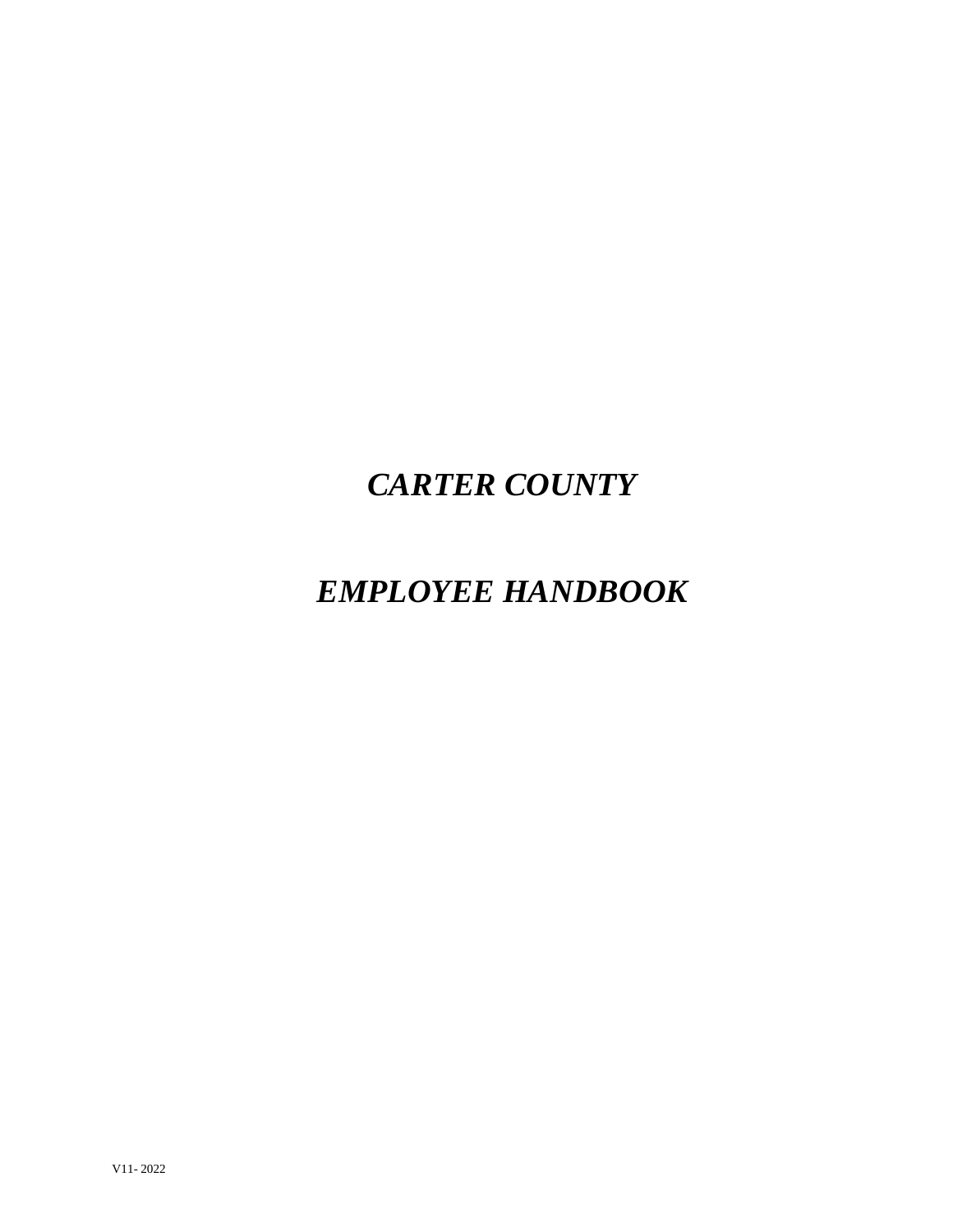# **TABLE OF CONTENTS**

|                                                                           | <b>PAGE</b> |
|---------------------------------------------------------------------------|-------------|
|                                                                           |             |
|                                                                           |             |
|                                                                           |             |
|                                                                           |             |
|                                                                           |             |
|                                                                           |             |
|                                                                           |             |
|                                                                           |             |
|                                                                           |             |
|                                                                           |             |
|                                                                           |             |
|                                                                           |             |
|                                                                           |             |
| Leave Policy for Adoption, Pregnancy, Child Birth or Nursing an Infant 12 |             |
|                                                                           |             |
|                                                                           |             |
|                                                                           |             |
| SEXUAL HARASSMENT POLICIES AND DISCRIMINATION/                            |             |
|                                                                           |             |
|                                                                           |             |
|                                                                           |             |
|                                                                           |             |
|                                                                           |             |
|                                                                           |             |
|                                                                           |             |
|                                                                           |             |
|                                                                           |             |
|                                                                           |             |
|                                                                           |             |
|                                                                           |             |
|                                                                           |             |
|                                                                           |             |
|                                                                           |             |
| Computer Services, Internet Access, Social Media and Electronic Mail 23   |             |
|                                                                           |             |
|                                                                           |             |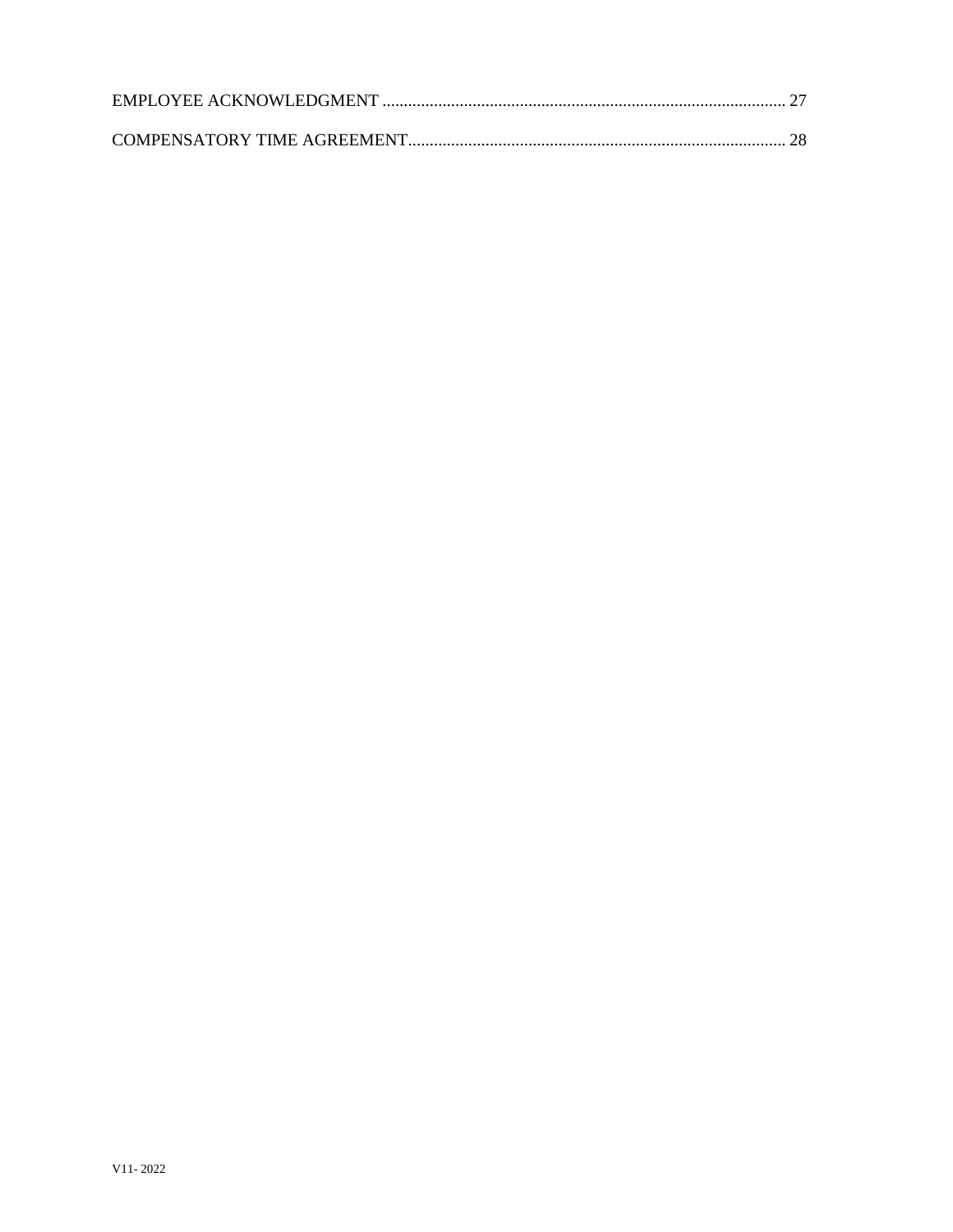# **INTRODUCTORY STATEMENT/ EMPLOYMENT AT WILL**

This Employee Handbook is designed to acquaint you with the County and provide you with information about working conditions, employee benefits, and some of the policies affecting your employment. You should read, understand, and comply with all provisions of the Employee Handbook. It describes many of your responsibilities as an employee and outlines some of the programs developed by the County to benefit employees. One of our objectives is to provide a work environment that is conducive to both personal and professional growth.

No employee handbook can anticipate every circumstance or question about policy. As circumstances change, the need may arise, and the County may revise, supplement, or rescind any policies or portions of the Employee Handbook from time to time as it deems appropriate, in its sole and absolute discretion. The only exception to any changes is the County's employment-at-will policy permitting you or the County to end the employment relationship for any reason at any time. Employees will, of course, be notified of such changes to the Employee Handbook as they occur.

As indicated above, the relationship between County and each of its employees is one of employment-at-will (except for elected officials and employees covered by the Civil Service Law of 1974). This Employee Handbook and other statements of the County's policies and procedures are prepared for informational purposes only. They are not intended, and should not be construed as, a contract that guarantees employment for any specific duration. Although we hope that your employment relationship with the County will be long-term, either you or the County may terminate this relationship at any time, for any lawful reason, with or without cause or notice. No supervisor, manager, or representative of the County, other than a majority vote of the Carter County Commission, has the authority to enter into any agreement with you for employment for any specified period or to make any promises or commitments contrary to the foregoing. Further, no employment agreement is enforceable unless it is in writing, designated as an employment agreement, and signed by the County Attorney on behalf of the Carter County Commission.

We wish you the best of luck and success in your position and hope that your employment relationship with Carter County will be a rewarding experience.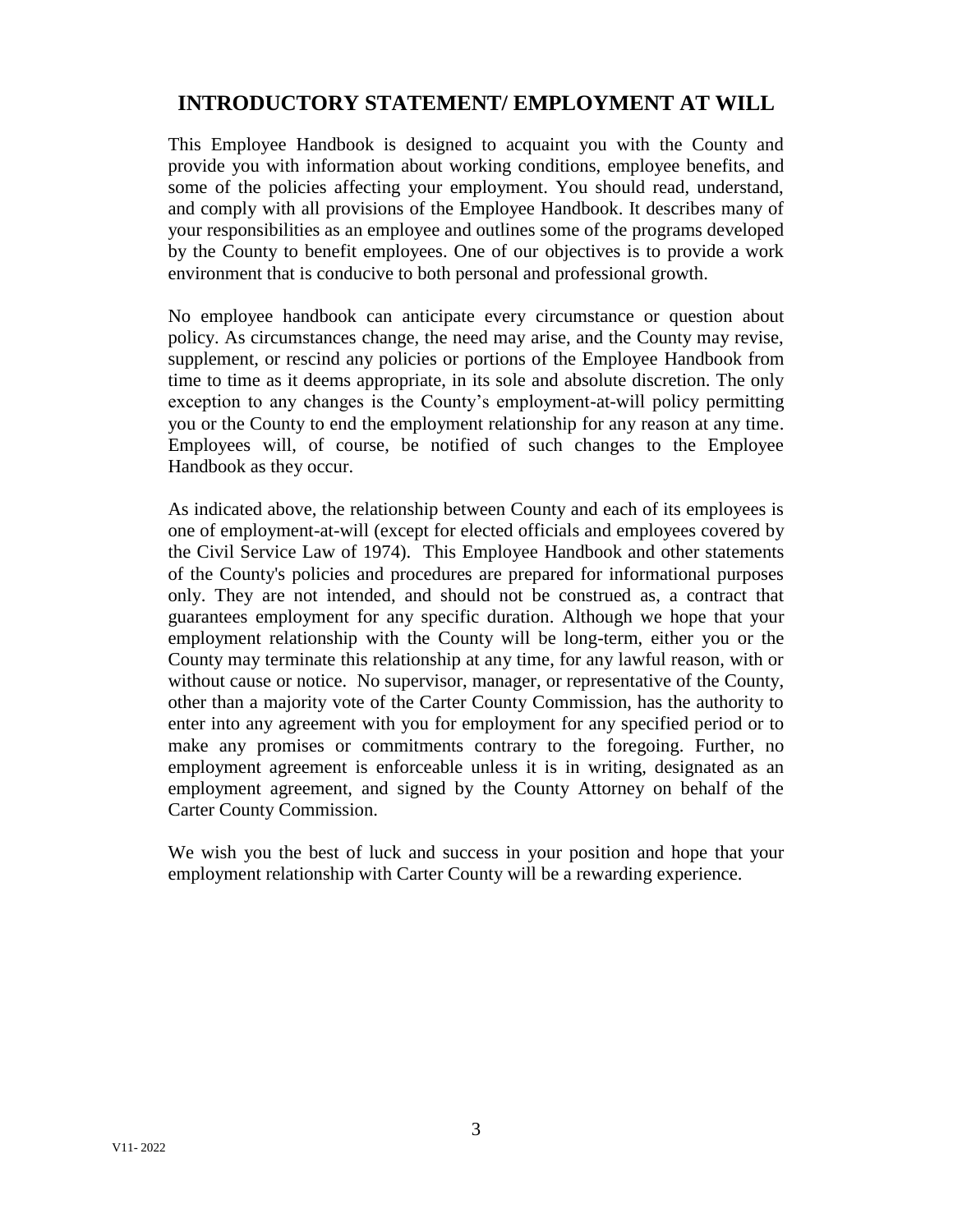# **1.0 EMPLOYEE CLASSIFICATIONS**

# 1.1 **Introductory Period**

All new and rehired individuals must complete an Introductory Period for the first 30 calendar days after their date of hire with the County before they are considered a Regular Full-Time or Regular Part-Time employee. Any significant absence will automatically extend an Introductory Period by the length of the absence. If the County determines that the designated Introductory Period does not allow sufficient time to thoroughly evaluate performance, the period may be extended for a specified period.

The Introductory Period is intended to give new employees the opportunity to demonstrate their ability to achieve a satisfactory level of performance and to determine whether the new position meets their expectations. The County uses this period to evaluate capabilities, work habits, and overall performance. Either the team member or the County may end the employment relationship at will at any time during or after the Introductory Period, with or without cause or advance notice.

# 1.2 **Definitions**

**Full-Time Regular Employees** - Employees who, upon completion of the Introductory Period described above, work the County's normal, full-time, workweek on a regular basis. These employees may be "exempt" or "non-exempt" as defined below. These employees are generally eligible for employee benefits subject to the terms and conditions of each individual benefit plan.

**Part-Time Regular Employees** - Employees who, upon completion of the Introductory Period described above, to work fewer than thirty (30) hours per week on a regular basis. These employees may be "exempt" or "non-exempt" as defined below. These employees are generally not eligible for employee benefits, except social security, unemployment compensation insurance, and workers' compensation insurance.

**Temporary Employees** - Employees who are engaged to work either full time or part time with the understanding that their employment will terminate upon the completion of a specific assignment. The employees may be "exempt" or "non-exempt" as defined below. These employees are only eligible for social security, unemployment compensation insurance, and workers' compensation insurance.

**Exempt Employees** - Employees who are not required to be paid overtime, in accordance with federal wage and hour laws, for actual hours worked over forty (40) in a workweek. Executive employees, professional employees, and certain employees in administrative positions are typically exempt.

**Non-Exempt Employees** - Employees who are required to be paid overtime at time and one-half their regular rate of pay, in accordance with federal wage and hour laws, for actual hours worked over forty (40) in a workweek.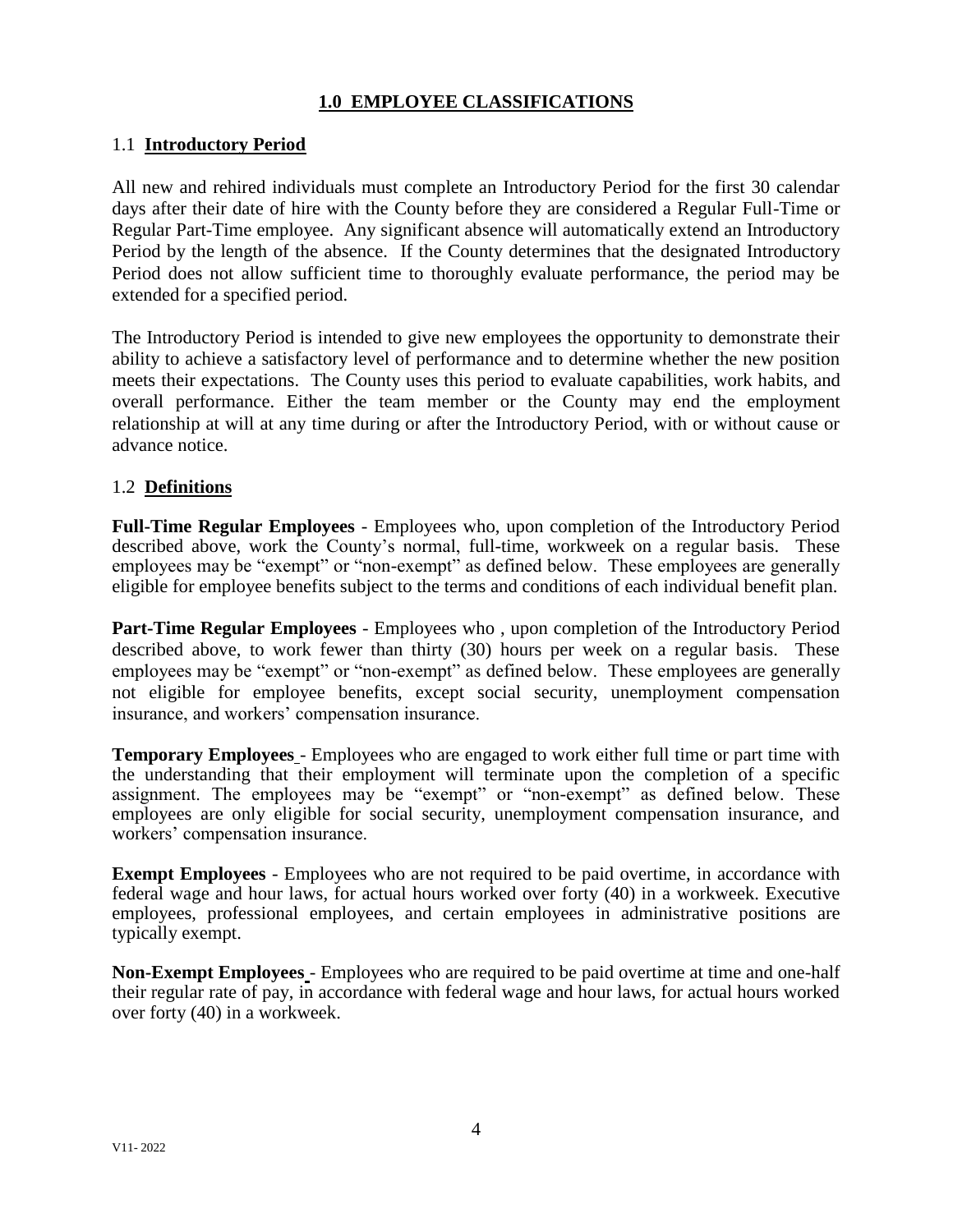### **2.0 NON – DISCRIMINATION POLICIES**

### 2.1 **Non-discrimination - Equal Employment Opportunities**

It is the policy of Carter County to provide equal employment opportunities to all individuals regardless of race, color, religion, sex, national origin, age, disability, status as a protected veteran, or status in any other group protected by law. This policy extends to all terms and conditions of employment, including but not limited to, hiring, placement, promotion, termination, layoff, recall, transfer, leaves of absence, compensation and training. Employees or applicants with questions or concerns about any type of discrimination in the workplace are encouraged to bring these issues to the attention of the immediate supervisor or department head, consistent with the Discrimination/Harassment Complaint Procedure found at page 16. Employees can raise concerns and make complaints without fear of reprisal and with assurance of protection from harassment or retaliation. Anyone found to be engaging in any type of unlawful discrimination will be subject to disciplinary action, up to and including termination of employment.

### 2.2 **Individuals With Disabilities**

It is the desire and intent of the County to comply with the provisions of the Americans with Disabilities Act of 1990 ("ADA") and supplementary Acts thereto, which prohibits discriminatory employment practices against qualified individuals with disabilities. We will make a good faith effort to provide reasonable accommodation to an otherwise qualified candidate with a disability who applies for a position or an employee who is able to perform the essential functions of his or her job, either with or without reasonable accommodation. Employees should notify their supervisor if an accommodation is needed due to a disability.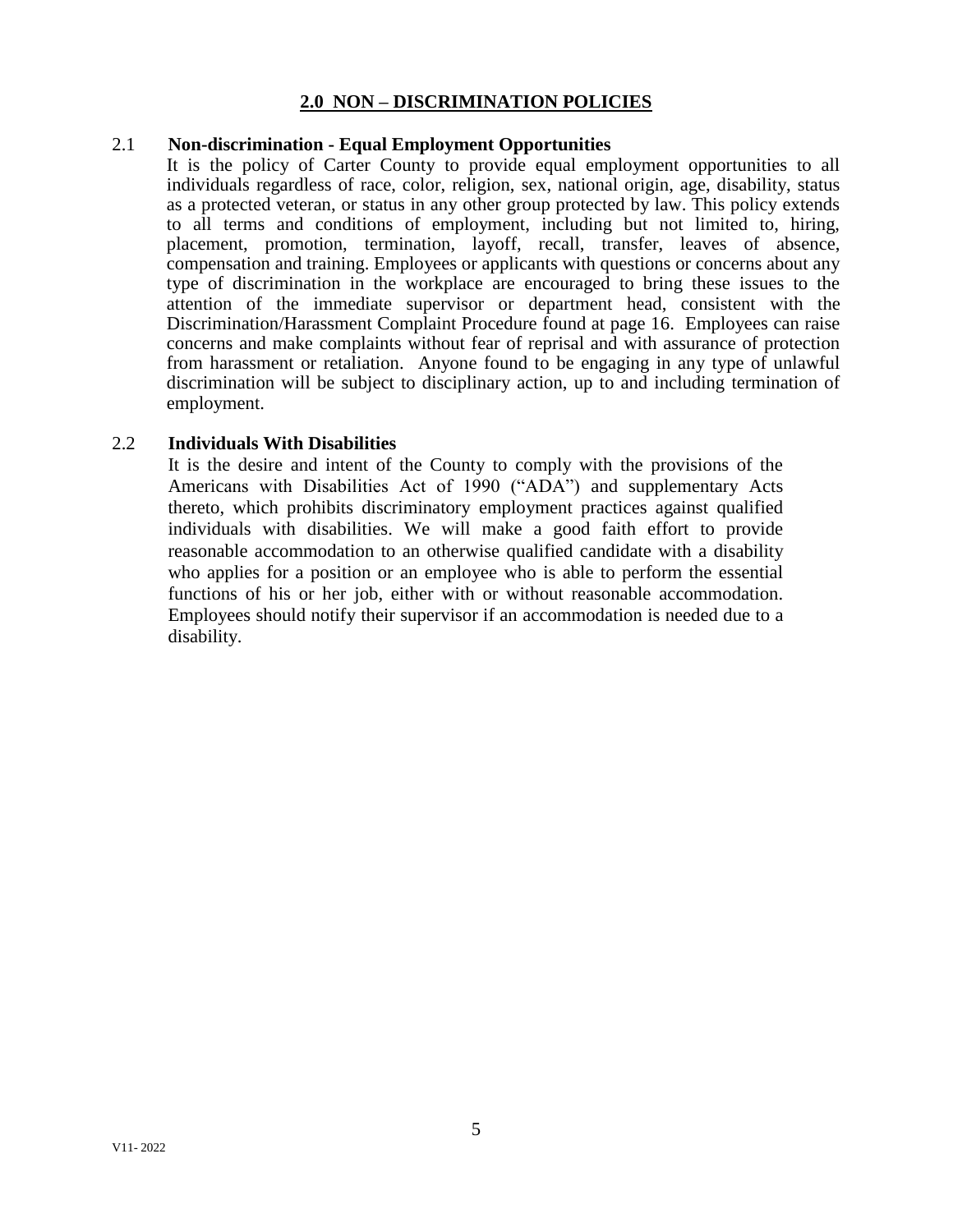# **3.0 EMPLOYEE LEAVE POLICIES**

### 3.1 **General Instructions**

References to the employer means official or department head under whose direction the employee works. References to employment year means twelve (12) months from the date of hire.

### 3.2 **Vacation Leave**

Vacation is one way the County shows its appreciation to you for your contribution to the administration of the County government.

Full-time Regular employees shall begin accruing vacation time as of the date of their employment. Part-time and Temporary employees are not eligible for vacation leave.

Full-time Regular employees are eligible to use accumulated vacation time after successful completion of the first six months of employment, at which time five (5) days of vacation will be available.

**Accumulation of Vacation Time** - Vacation time may be accumulated and carried forward to the next year in an amount not to exceed twenty (20) days. Any days exceeding the twenty (20) day limit will be automatically converted to sick leave.

**Use of Vacation Time** - Vacation leave may be used only at times approved in advance by the employer/department head. Vacation requests will be honored to the extent possible, but subject to the needs of the employer. If two or more employees request vacation for the same period of time, it will be the employer's decision if this will create a hardship upon the department. No employee may give or loan vacation time to another employee.

All vacation leave shall be based on a maximum 40-hour week, i.e., 8 hours maximum is considered a vacation day.

**Termination of Employment** - Upon the termination of employment of an employee, he or she will receive payment for any unused vacation time which has accrued (up to applicable limits). Payment shall be made based upon the normal daily rate of compensation the employee receives as of the time of termination.

**Vacation Time Schedule** - The following schedule displays the vacation earning policy for each year of continuous and uninterrupted employment:

Full-Time Regular Employees

| <b>Years of Service</b> | Length of Vacation |
|-------------------------|--------------------|
| as of Anniversary Date  | <b>With Pay</b>    |
| 1 Through 9 Years       | 10 Days            |
| 10 Through 19 Years     | $15$ Days          |
| 20 Years or more        | 20 Days            |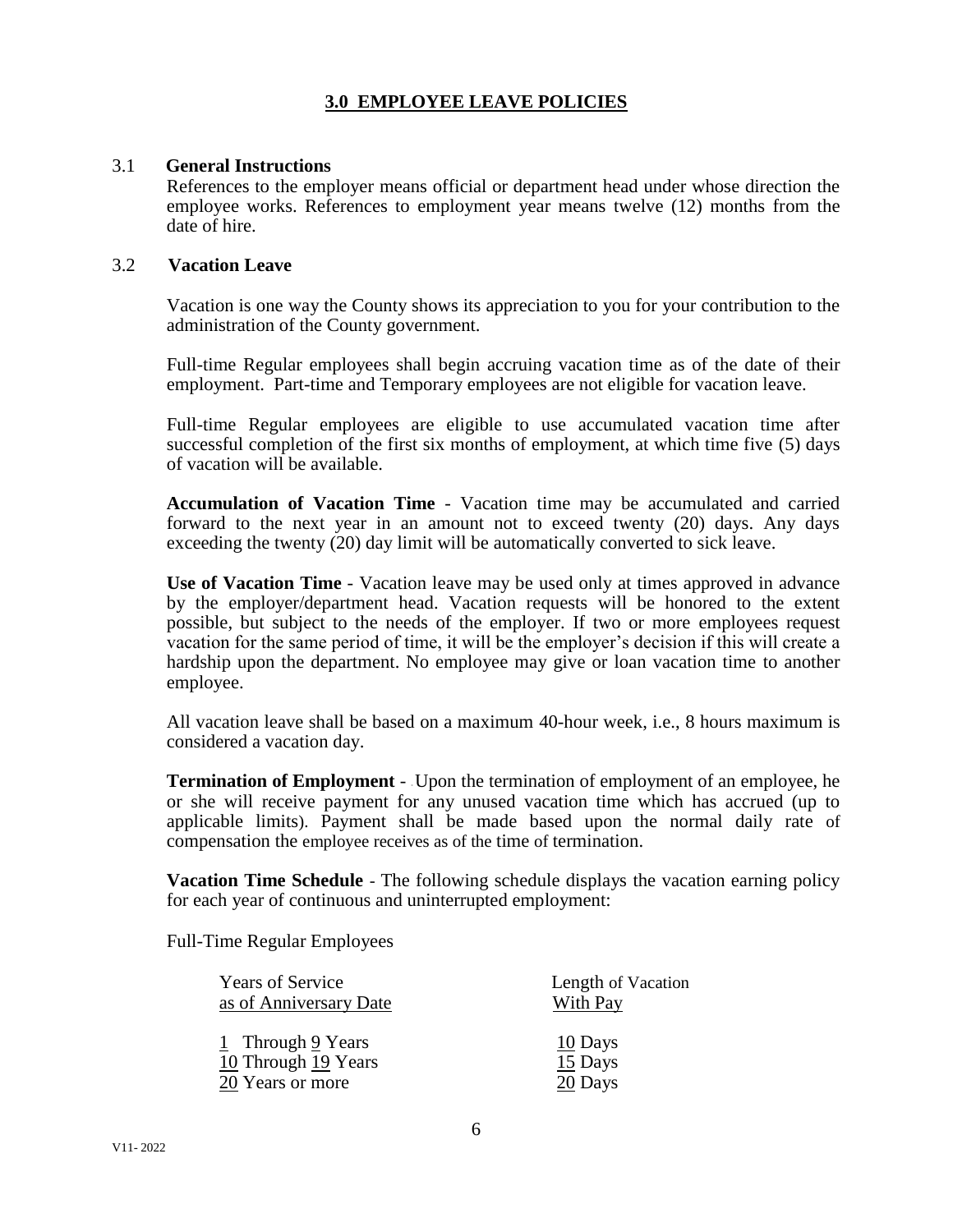### 3.3 **Sick Leave**

**Earning and Accumulating Sick Days** - Sick leave will be considered a privilege and not a right. Full-time Regular employees will receive full pay during incapacity caused by illness if sick leave is taken. Sick leave is earned at the rate of one day per month (12 days per year) during full time regular employment. Employees shall be credited their first day of sick leave after completion of their first full month of employment and every month thereafter while actively working full time. Sick leave may be utilized immediately upon earning the same. Sick leave days have no cash value and the employee shall not be paid for accumulated sick leave credit days, but shall be able to request that all unused sick leave days be credited toward their retirement (in accordance with Tennessee Consolidated Retirement System Regulations).

**Use of Sick Leave** - An employee may use accumulated sick leave immediately upon earning the same for absences due to his or her own illness or injury or that of an immediate family member. Sick leave may also be used for appointments with a licensed doctor, dentist, or other recognized healthcare practitioners. Employees who become ill during the period of their vacation may request that their vacation leave be temporarily terminated and the time changed to sick leave.

**Notice of Sick Leave** - Employees are required to notify the employer as early as possible on the first day of their sick leave absence. Any employee sick for three (3) or more continuous days shall furnish their employer with a doctor's certificate, certifying they were unable to work.

### 3.4 **Sick Leave Donation Policy**

**Policy Purpose** - The purpose of this policy is to provide an opportunity for Carter County employees to donate excess accrued sick leave to another Carter County employee in times of need if certain conditions are met. The sick leave donation program is completely voluntary and no employee shall be either rewarded or reprimanded in any way whatsoever based upon their individual decision to participate or not. No employee may directly or indirectly solicit any other employee for a donation of sick leave. An individual county employee will be permitted to donate his or her excess accrued sick leave directly to another county employee, regardless of department, under the following conditions:

### **Requirements for employee to donate sick leave to another employee:**

- 1. The donating employee must be a full time regular employee of Carter County who has completed his or her probationary period.
- 2. The donating employee must have a minimum of twelve (12) working days of available accrued leave (vacation, sick, comp), to be eligible to donate.
- 3. The donating employee must complete the Sick Leave Donation Form and turn it in to his or her direct supervisor, who shall review the eligibility of the donating employee and forward the form to the office of the Finance Director.
- 4. No employee may donate sick leave to any other employee with direct supervisory authority over the donating employee.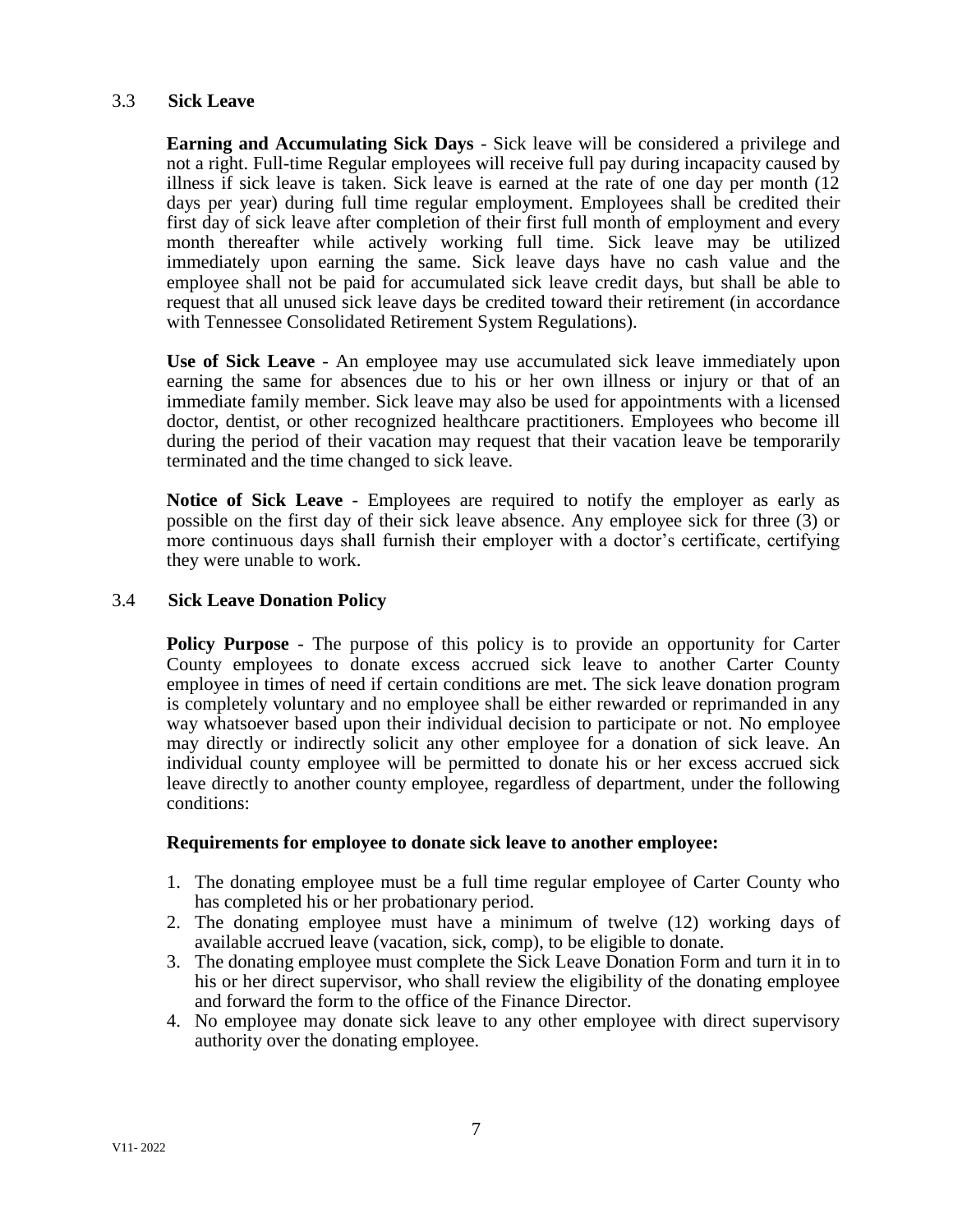### **Requirements for employee to receive sick leave donated by another employee:**

- 1. The receiving employee must be a full time regular employee of Carter County who has completed his or her probationary period.
- 2. The receiving employee must have exhausted all available forms of leave (vacation, sick, comp).
- 3. The receiving employee may utilize the donated time only under circumstances whereby his or her own sick leave, if available, could be utilized. All current policies regarding the use of sick time are also applicable to use of the donated time by the employee actually utilizing said time.
- 4. No employee may receive donations of more than ninety (90) total working days of sick time from any combination of donating employees in a calendar year.
- 5. No employee may receive a donation of sick leave from any other employee over which the receiving employee has direct supervisory authority.

### 3.5 **Bereavement Leave**

In case of death in the employee's immediate family, the employee will be given five (5) days paid leave which will not be charged to vacation leave. Paid bereavement leave is for scheduled work days which would normally fall between the day of the death and the day following the funeral. Additional time off without pay may be granted in certain situations at the sole discretion of the Department Head.

Immediate family shall be defined as an employee's spouse, parent, child, stepchild, sibling, mother-in-law, father-in-law, grandparent, grandchild, legal guardian or dependent.

An employee who claims bereavement leave may, at the discretion of his employer, be required to furnish confirmation of the death which may include an obituary notice or funeral home announcement.

### 3.6 **Voting Leave**

Any person entitled to vote in an election in this state may be absent from work to vote while the election polls are open for a period of time not to exceed three (3) hours. The employer may specify the time the employee may be absent. The employee will receive regular compensation during this period and leave time not be affected. Voting time shall not be counted as working time for overtime computation. If the employee's work period begins three (3) or more hours after the opening of the polls or ends three (3) or more hours before the closing of the polls, then the employer does not have to allow additional time off from work.

# 3.7 **Military Leave**

County employees who are members of any military component will be granted military leave for such time as they are in military service during which they are engaged in the performance of duty or training in the service of the State of Tennessee, or of the United States. Such military leave shall be supported with competent copies of the armed service orders.

County employees on such military leave shall be paid salary or compensation, and receive their normal benefits for a period, or periods, not exceeding fifteen (15) working days in one (1) calendar year, plus any such additional days which may result from a call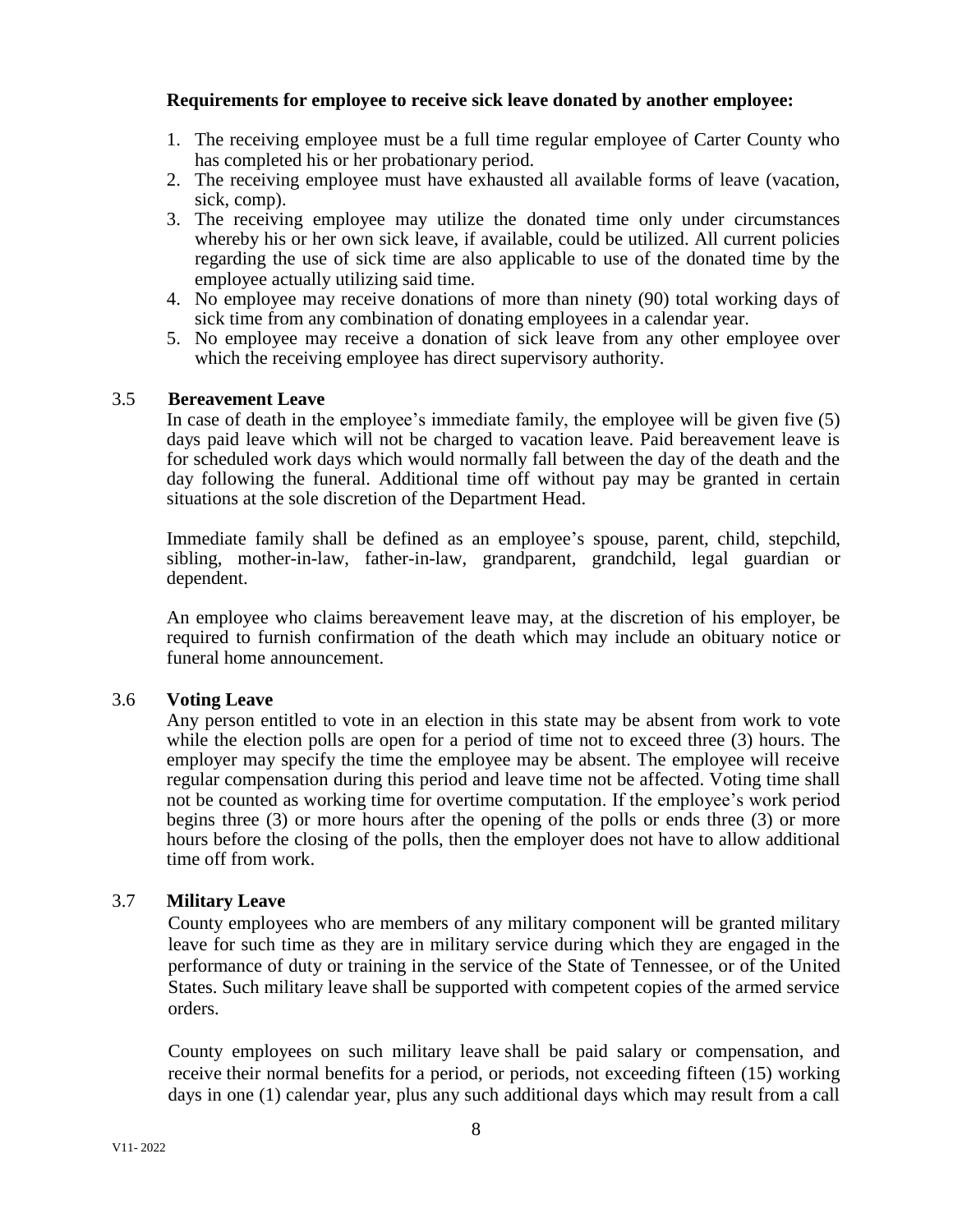to active state duty by the Governor of Tennessee. In addition, County employees scheduled for weekend work during such time as ordered to participate in weekend training drills will be paid their compensation and receive normal benefits for such time served, up to the 15 day maximum.

Should any County employee be on military leave for a period longer than 15 days, such employee's military leave after the expiration of the first 15 days will be unpaid and treated consistent with the Uniformed Services Employment and Reemployment Rights Act ("USERRA").

### 3.8 **Jury Duty**

The County encourages all employees to fulfill their duty to serve as members of juries or to testify when called in both Federal and State courts. Therefore, the following procedures shall apply when an employee is called for jury duty or subpoenaed to court:

- (a) Upon receiving a summons to report for jury duty or a subpoena to testify in court, the employee shall on the next day she/he is working, show the summons to his or her supervisor.
- (b) The employee will be granted a leave of absence when she/he is subpoenaed or directed by proper authority to appear in Federal or State court as a witness or juror.
- (c) If the employee is relieved from jury duty during working hours after serving less than three hours, the employee must report back to the employer. If the employee is relieved from being a witness at any point during working hours, the employee must report back to the employer.
- (d) If an employee summoned for jury duty is working a night shift or is working during hours preceding those in which court is normally held, such employee shall also be excused from his employment for the shift immediately preceding the first day of service on any lawsuit. After the first day of service, when such employee's responsibility for jury duty exceeds three (3) hours during a day, then such employee shall be excused from his next scheduled work period occurring within twenty-four (24) hours of such day of jury service.
- (e) Eligible employees shall receive regular compensation during time served on jury duty or when subpoenaed as a witness.
- (f) The employee may retain all compensation received for serving as a juror.
- (g) The above provisions concerning compensation for time in court do not apply if the employee is involved as a plaintiff or defendant in private litigation. On these occasions the employee must take vacation leave, comp-time, or leave without pay.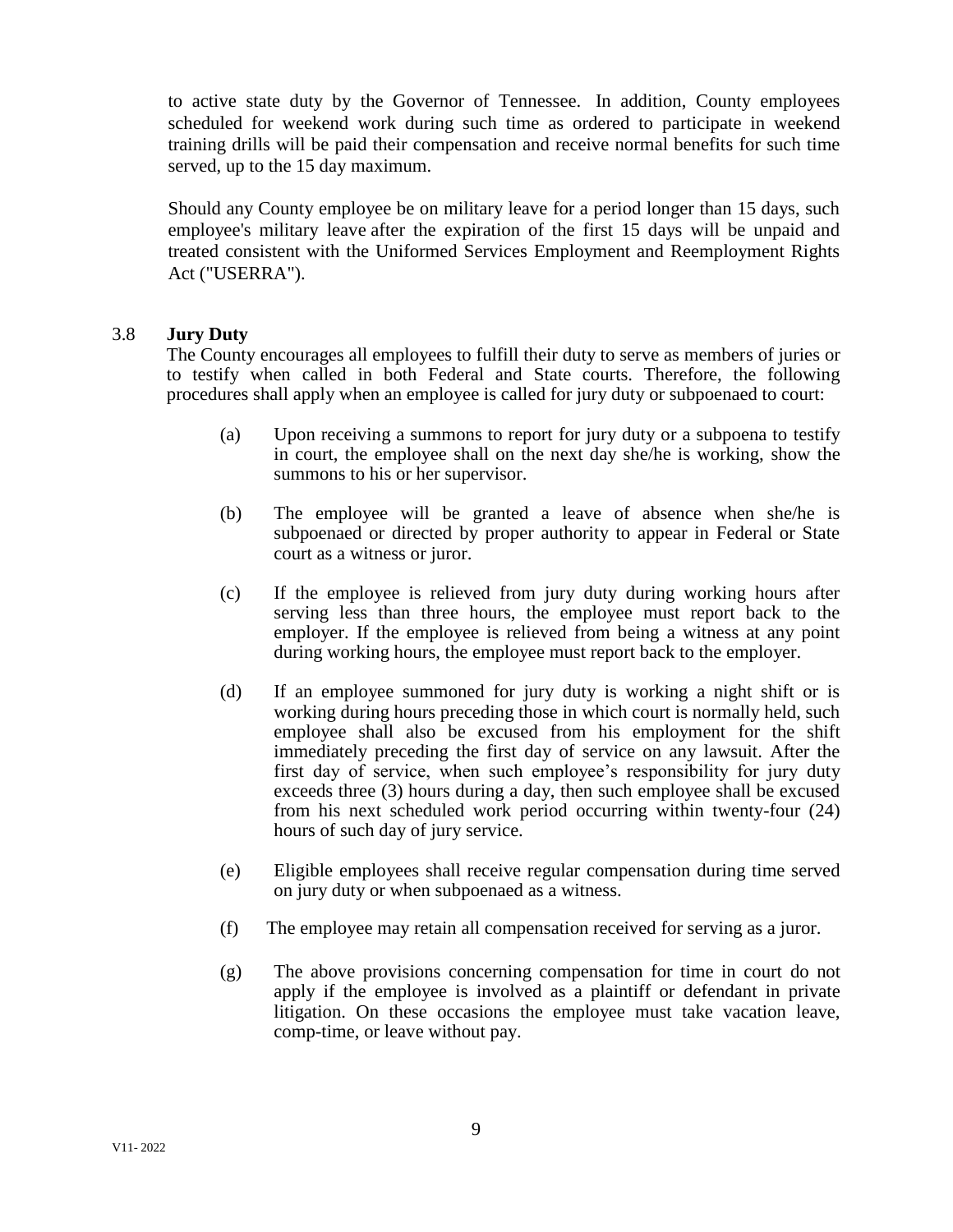# 3.9 **Leave Without Pay**

Any employee, at the discretion of the employer, may be granted leave without pay for sufficient reason as determined by the employer. During the period of absence, the employee will not accrue vacation, sick leave or other benefits.

# 3.10 **Family and Medical Leave Policy**

### I. Eligibility

Employees who have worked for the County for at least twelve (12) months, and who have worked at least 1,250 hours during that prior twelve (12) month period, may take up to twelve (12) weeks of unpaid leave for the following reasons:

1. Birth and/or care of a child of the employee;

2. Placement of a child into the employee's family by adoption or other foster care arrangements;

3. Care of an employee's spouse, child or parent who has a serious illness or health condition; or

4. A serious health condition or illness which renders the employee unable to perform the functions of his or her job.

In the case of unpaid leave for the birth or placement of a child, intermittent leave or working a reduced number of hours is not permitted unless both the employee and the County agree. Also, leave for the birth or placement of a child must be completed within twelve (12) months of the birth or placement.

In the case of an employee's serious health condition or illness, or in the case where an employee must care for a spouse, child or parent's serious health condition or illness, leave may be taken intermittently or on a reduced hourly basis, but only if such leave is medically necessary. If either intermittent leave or reduced hours is required, the County, at its sole discretion, may temporarily transfer the employee to another position with equivalent pay and benefits that better accommodate the leave. Although the alternative position will have equivalent pay and benefits, it will not necessarily entail equivalent duties.

When leave is needed to care for an immediate family member or for the employee's own illness, and is for planned medical treatment, the employee must try to schedule treatment so as not to unduly disrupt business operations.

# II. Health Insurance Benefits During Family or Medical Leave

During a family or medical leave of absence, the County will continue to pay its portion of the employee's health insurance premium and the employee must continue to pay his or her normal share of such premium, if applicable. Once the employee has received notification from the County that the employee's leave constitutes family or medical leave under this policy the employee must deliver, either by hand-delivery or by mail, an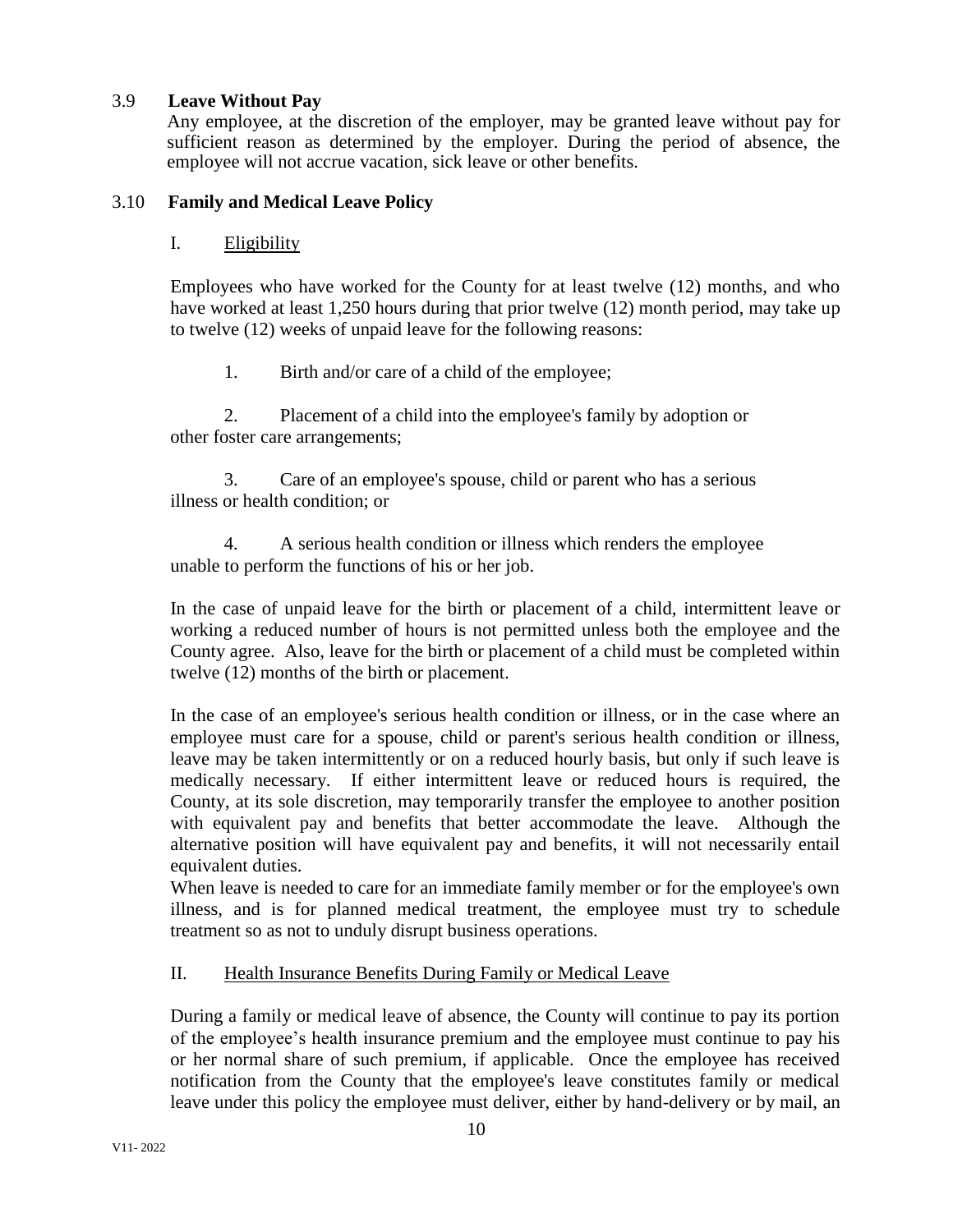amount equivalent to the employee's share of health insurance premiums for one full pay period (if any) within three (3) days of the employee's first day of family or medical leave. For each subsequent pay period that the employee will be on family and medical leave, the employee must submit his/her share of health insurance premiums within three (3) days of the first day of the subsequent pay period.

In the event that an employee on family or medical leave fails to make a premium contribution within thirty (30) days of the date that such contribution is due to the health insurance company, the County's obligation to maintain health insurance coverage ceases. Thus, failure of the employee to pay his or her share of the health insurance will result in loss of coverage. If the employee does not return to work after the expiration of the leave, or if the employee returns to work for less than thirty (30) calendar days after the employee's family or medical leave entitlement has expired, the employee will be required to reimburse the County for payment of health insurance premiums the County paid during the family or medical leave, unless the employee does not return due to the presence of a serious health condition that prevents the employee from performing his or her job duties or if circumstances exist which are beyond the control of the employee.

# III. Twelve Month Period

This twelve (12) month period will be a rolling twelve (12) month period measured backward from the date an employee uses any FMLA leave. Therefore, each time an employee takes FMLA leave, the remaining leave entitlement would be any balance of the twelve (12) weeks which has not been used during the immediately preceding twelve (12) months. For example, if an employee has taken eight (8) weeks of leave during the past twelve (12) months, an additional four (4) weeks could be taken. As further example, if an employee used four (4) weeks beginning 2/1/2020, four (4) weeks beginning 6/1/2020, and four (4) weeks beginning 12/1/2020, the employee would not be entitled to any additional leave until 2/1/2021. However, beginning 2/1/2021, the employee would be entitled to four  $(4)$  weeks of leave and on  $6/1/2021$ , the employee would be entitled to an additional four (4) weeks, etc.

# IV. Earned Leave and Other Benefits

During family or medical leave, accrual of employment benefits such as vacation hours, sick leave time, or other benefits based upon the employee being actively at work, will be suspended. Employment benefits accrued by the employee up to the day on which the family or medical leave begins will remain intact.

Employees who return to work from a family or medical leave of absence within the leave period or on the next business day following the expiration of the twelve (12) weeks are entitled to return to their position or an equivalent position without any loss of benefits or pay otherwise available.

Employees are required to use their available vacation hours, sick leave time, and/or other earned leave time during the twelve (12) week family or medical leave of absence. Use of such accrued leave time will be in compliance with the established policy and procedure for each leave benefit.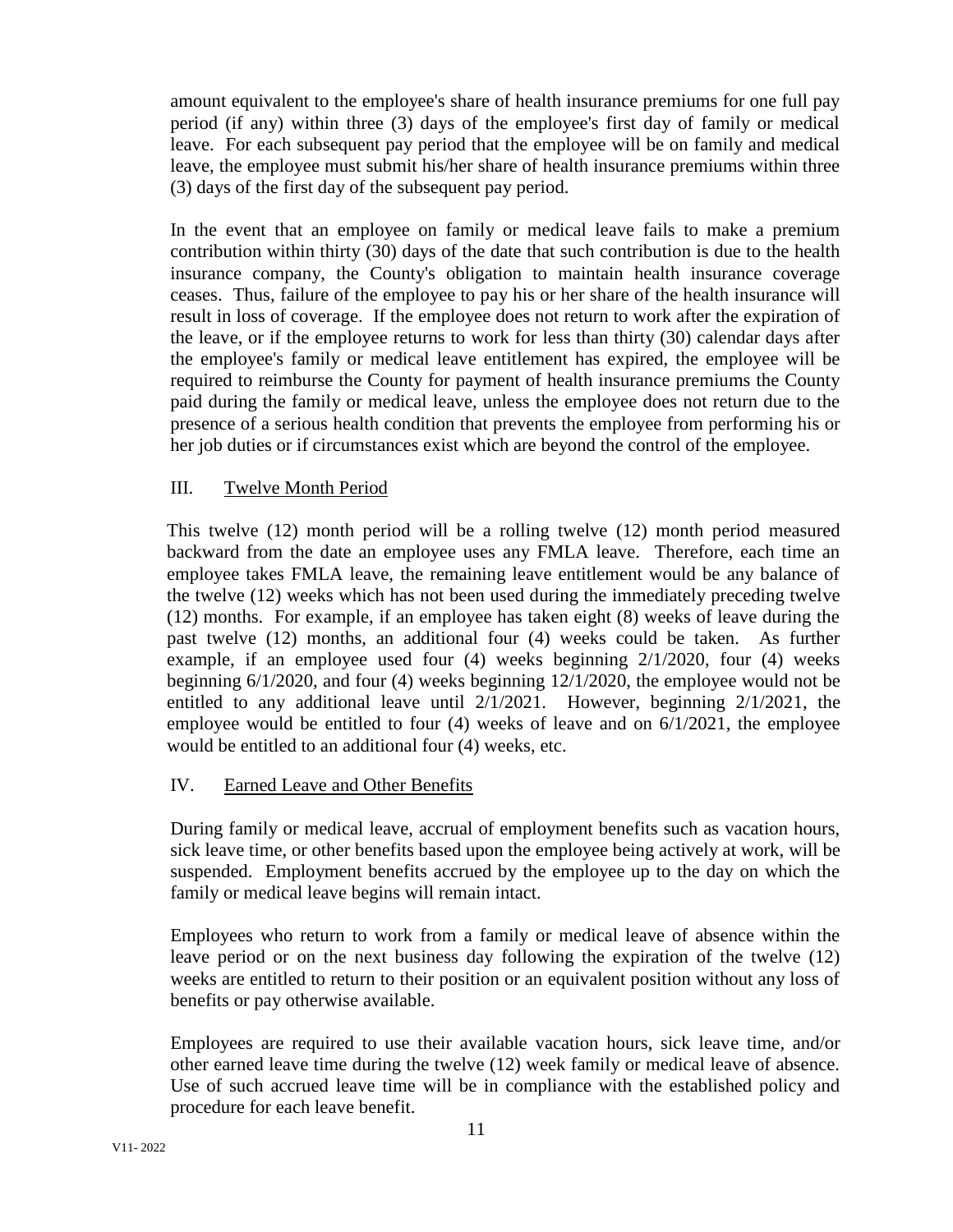# V. Procedure for Taking Family or Medical Leave

Before taking any leave, each employee must submit a request for leave by filling out a "Request for Leave" Form. That form must be obtained from the employee's supervisor. **ALL REQUESTS FOR LEAVE MUST BE SUBMITTED AT LEAST THIRTY (30) DAYS BEFORE THE LEAVE IS TO BEGIN,** or as soon as possible if thirty (30) days notice is not possible. If the reason for an employee's leave changes, the employee must request from his or her supervisor another "Request for Leave" Form and submit the new form to the County within **THREE (3) DAYS** of its receipt. If leave is requested due to a serious health condition of the employee or the employee's family member, that employee must obtain a "Certification of Serious Health Condition" Form. That form must be obtained from the employee's supervisor. **A CERTIFICATION OF SERIOUS HEALTH CONDITION FORM MUST BE SUBMITTED IN ORDER TO QUALIFY FOR FAMILY AND MEDICAL LEAVE DUE TO A SERIOUS HEALTH CONDITION.**

While on family and medical leave, **EACH EMPLOYEE MUST SUBMIT A "STATUS REPORT FORM" FOR EACH THIRTY (30) DAY PERIOD THAT HE/SHE IS ON FAMILY OR MEDICAL LEAVE.** This form must be obtained through the employee's supervisor and may be submitted to the County either by handdelivery or by mail.

**BEFORE BEING RESTORED TO HIS/HER FORMER EMPLOYMENT, EVERY EMPLOYEE WHO IS ON FAMILY OR MEDICAL LEAVE DUE TO A SERIOUS HEALTH CONDITION MUST SUBMIT A "FITNESS FOR DUTY CERTIFICATION" FORM.** This form must be obtained through the employee's supervisor and must be completed by the employee and the employee's physician.

# VI. Family and Medical Leave Act Fact Sheet

It is the policy of Carter County to grant its employees leave in accordance with the requirements of the Family Medical Leave Act. All employees should have a copy of the FMLA Fact Sheet, and employees may obtain additional copies of that publication as well as additional information about the FMLA and their rights and obligations under that law from their supervisor, or by contacting the Carter County Mayor's Office at 423-542- 1801*.* 

# 3.11 **Leave Policy for Adoption, Pregnancy, Child Birth or Nursing an Infant**

Pursuant to state law, an employee who has been employed by the County for at least twelve (12) consecutive months as a Full-Time Regular employee, may be absent from employment for a period not to exceed four (4) months in connection with adoption, pregnancy, childbirth and nursing an infant. However this law only applies if the County employs 100 or more people at the job site or location. Additionally, to be eligible for this leave, an employee must give at least three (3) months advance notice, except in certain limited situations.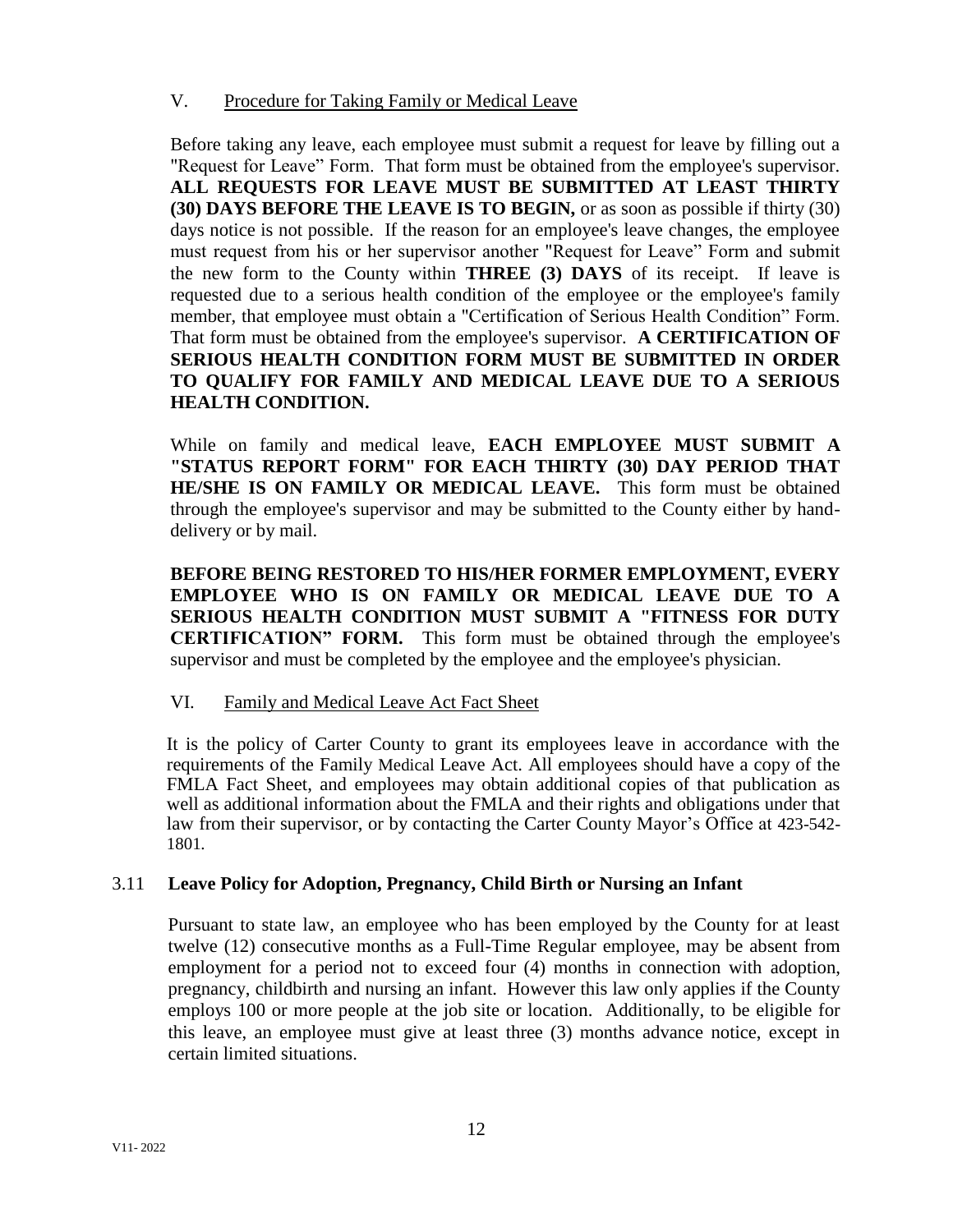If you become eligible for leave under this policy and the County's Family and Medical Leave policy, the leave counts against your entitlement under both laws. The specific content of T.C.A. § 4-21-408 is reproduced below:

(a) Employees who have been employed by the same employer for at least twelve (12) consecutive months as full-time employees, as determined by the employer at the job site or location, may be absent from such employment for a period not to exceed four (4) months for adoption, pregnancy, childbirth and nursing an infant, where applicable, referred to as "leave" in this section. With regard to adoption, the four-month period shall begin at the time an employee receives custody of the child.

(b)

 (1) Employees who give at least three (3) months' advance notice to their employer of their anticipated date of departure for such leave, their length of leave, and their intention to return to full-time employment after leave, shall be restored to their previous or similar positions with the same status, pay, length of service credit and seniority, wherever applicable, as of the date of their leave.

 (2) Employees who are prevented from giving three (3) months' advance notice because of a medical emergency that necessitates that leave begin earlier than originally anticipated shall not forfeit their rights and benefits under this section solely because of their failure to give three (3) months' advance notice.

 (3) Employees who are prevented from giving three (3) months' advance notice because the notice of adoption was received less than three (3) months in advance shall not forfeit their rights and benefits under this section solely because of their failure to give three (3) month's advance notice.

(c)

 (1) Leave may be with or without pay at the discretion of the employer. Such leave shall not affect the employees' right to receive vacation time, sick leave, bonuses, advancement, seniority, length of service credit, benefits, plans or programs for which the employees were eligible at the date of their leave, and any other benefits or rights of their employment incident to the employees' employment position; provided, that the employer need not provide for the cost of any benefits, plans or programs during the period of such leave, unless such employer so provides for all employees on leaves of absence.

 (2) If an employee's job position is so unique that the employer cannot, after reasonable efforts, fill that position temporarily, then the employer shall not be liable under this section for failure to reinstate the employee at the end of the leave period.

 (3) The purpose of this section is to provide leave time to employees for adoption, pregnancy, childbirth and nursing the infant, where applicable; therefore, if an employer finds that the employee has utilized the period of leave to actively pursue other employment opportunities or if the employer finds that the employee has worked part time or full time for another employer during the period of leave, then the employer shall not be liable under this section for failure to reinstate the employee at the end of the leave.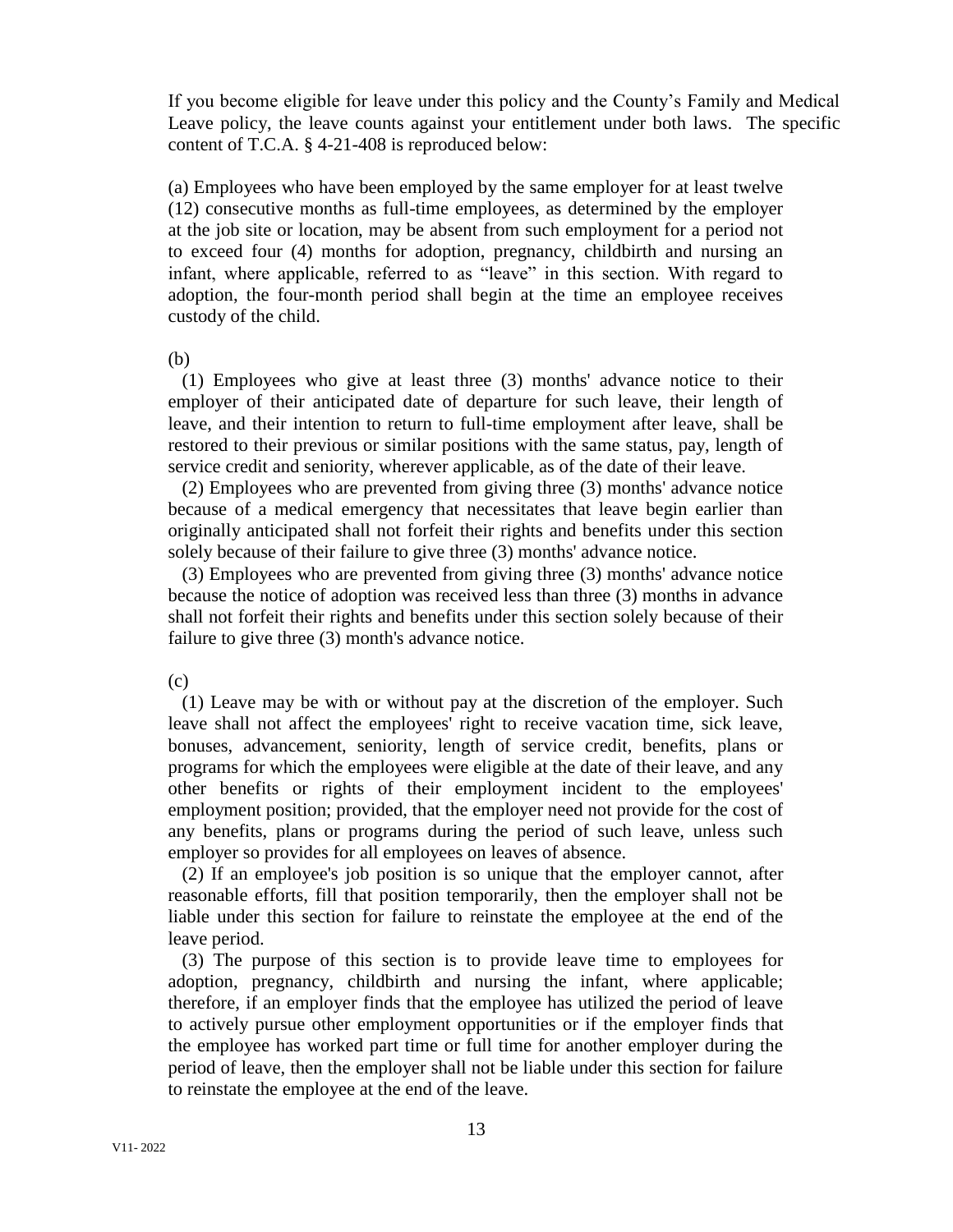(4) Whenever the employer shall determine that the employee will not be reinstated at the end of the leave because the employee's position cannot be filled temporarily or because the employee has used the leave to pursue employment opportunities or to work for another employer, the employer shall so notify the employee.

(d) Nothing contained within this section shall be construed to:

 (1) Affect any bargaining agreement or company policy that provides for greater or additional benefits than those required under this section;

 (2) Apply to any employer who employs fewer than one hundred (100) full-time employees on a permanent basis at the job site or location; or

 (3) Diminish or restrict the rights of teachers to leave pursuant to title 49, chapter 5, part 7, or to return or to be reinstated after leave.

(e) This section shall be included in the next employee handbook published by the employer after May 27, 2005.

Tenn. Code Ann. § 4-21-408

### 3.12 **In-Line-of-Duty Injury Leave (Workers' Compensation Insurance)**

Any employee sustaining an injury or an illness during the course and scope of his or her employment which is determined to be compensable under the provisions of the Workers' Compensation Law shall be entitled to receive in-line-of-duty injury leave. This leave shall not be counted against any accrued sick leave which the employee has accumulated. Benefits which are receivable by the employee will be determined by the provisions of the Workers' Compensation Law. However, any and all work-related injuries or illnesses must be immediately reported to the employee's supervisor or other County management. Failure to immediately report a work related injury or illness may jeopardize an employee's entitlement to workers' compensation benefits, including but not limited to the leave provided in this policy.

#### 3.13 **Holidays**

All offices will be closed the following holidays.

| New Year's Day                | Labor Day                            |
|-------------------------------|--------------------------------------|
| Martin Luther King's Birthday | Veterans' Day                        |
| Presidents' Day               | Thanksgiving Day and the day after   |
| Good Friday                   | <b>Election Days</b>                 |
| Memorial Day                  | Christmas Day - Plus two (2) days    |
| Independence Day              | which shall be the work day before   |
|                               | Christmas Day and the work day after |
|                               | Christmas Day.                       |

Each official will determine whether it is necessary to stay open on any of the above holidays. If an employee is required to work on a Holiday, he or she will be paid double their regular rate of pay for hours worked on said holiday. Employees will not be allowed to accumulate holidays.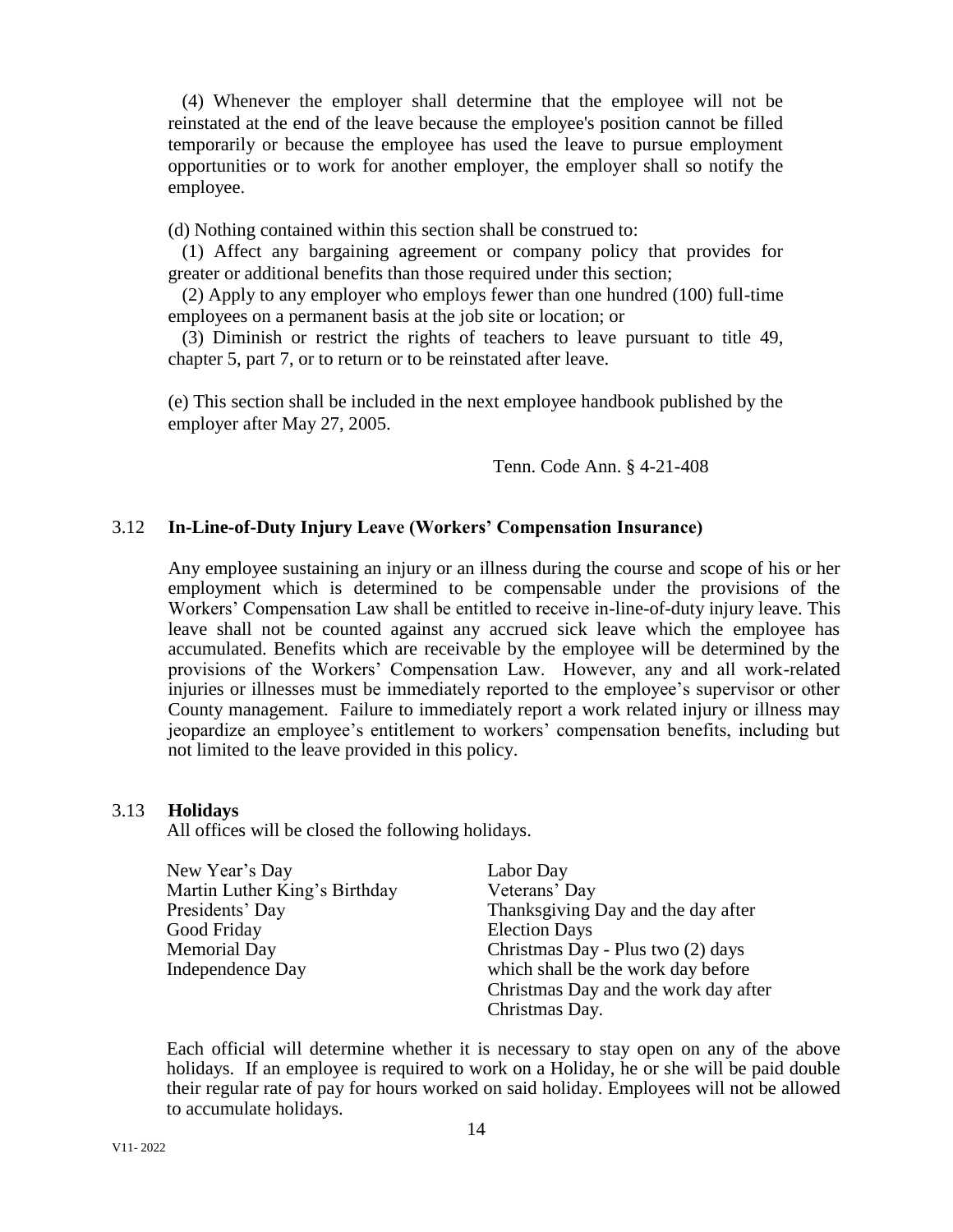# 3.14 **Leave Records**

Employees requesting any type of leave are required to do so on forms provided by the County. The forms are to be given to the County official or department head by the employee once completed. The leave forms are to be maintained at each County official's or department head's office.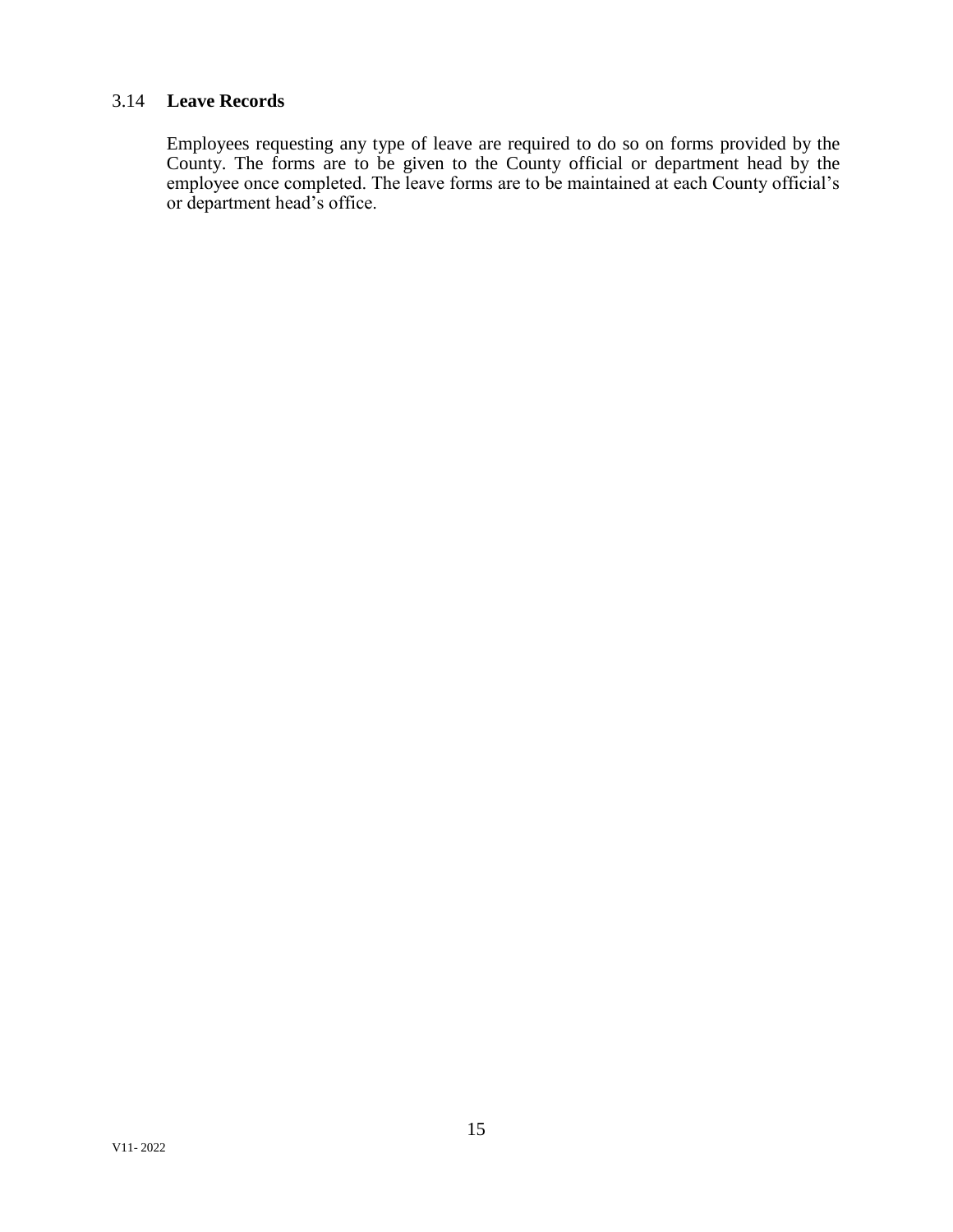### **4.0 SEXUAL HARASSMENT POLICIES AND DISCRIMINATION/HARASSMENT COMPLAINT PROCEDURE**

### 4.1 **Unlawful Harassment in the Workplace**

It is the policy of Carter County to maintain a respectful work and public service environment. Carter County prohibits and will not tolerate any form of unlawful harassment by or towards any employee or official on the basis of race, color, religion, sex, national origin, age, disability, status as a protected veteran, or status in any other group protected by law. Any employee or official who engages in such behavior is subject to disciplinary action, up to and including termination of employment.

One particular kind of harassing behavior is sexual harassment. Sexual harassment, which can consist of a wide range of unwanted and unwelcome behavior based on an employee's gender, is defined as: *Unwelcome sexual advances, requests for sexual favors and/or other verbal or physical conduct based on an employee's gender when:*

- *(1) Submitting to the conduct is made either explicitly or implicitly a term or condition of an individual's employment or of obtaining public services; OR*
- *(2) Submitting to or rejecting the conduct is used as the basis for an employment decision affecting an individual's employment or public services; OR*
- *(3) Such conduct has the purpose or result of unreasonably interfering with an individual's work performance or creating an intimidating, hostile or offensive working environment.*

However, harassment is prohibited when it is based on *any of the characteristics listed above, not just gender*. Neither sexual harassment nor any other form of unlawful harassment will be tolerated in the workplace. Employees are urged to report alleged incidents of unlawful harassment, without fear of reprisal, as described below.

# 4.2 **Discrimination/Harassment Complaint Procedure**

Discrimination, including harassment, in the workplace on the basis of race, color, religion, sex, national origin, age, disability, status as a protected veteran, or status in any other group protected by law is illegal. If an employee believes that he or she has been subjected to illegal discrimination or harassment related to employment with Carter County, the employee should report the incident promptly to the County official or department head under whose direction the employee works. If the problem is not resolved within a reasonable time, or if for any reason the employee feels uncomfortable reporting the problem to the County official or department head, then the problem should be reported to the Carter County Mayor. The County Attorney may act as a mediator between the affected employee and the county official or department head under whose direction the employee works to assist them in reaching an acceptable resolution of the problem, but the County Attorney has no authorization to make employment decisions on behalf of the county official or department head. No form of retaliation will be taken against an employee for reporting a bona fide incident of discrimination or harassment or for assisting in the investigation of a complaint. However, disciplinary action may be taken against any individual providing false information in connection with a complaint.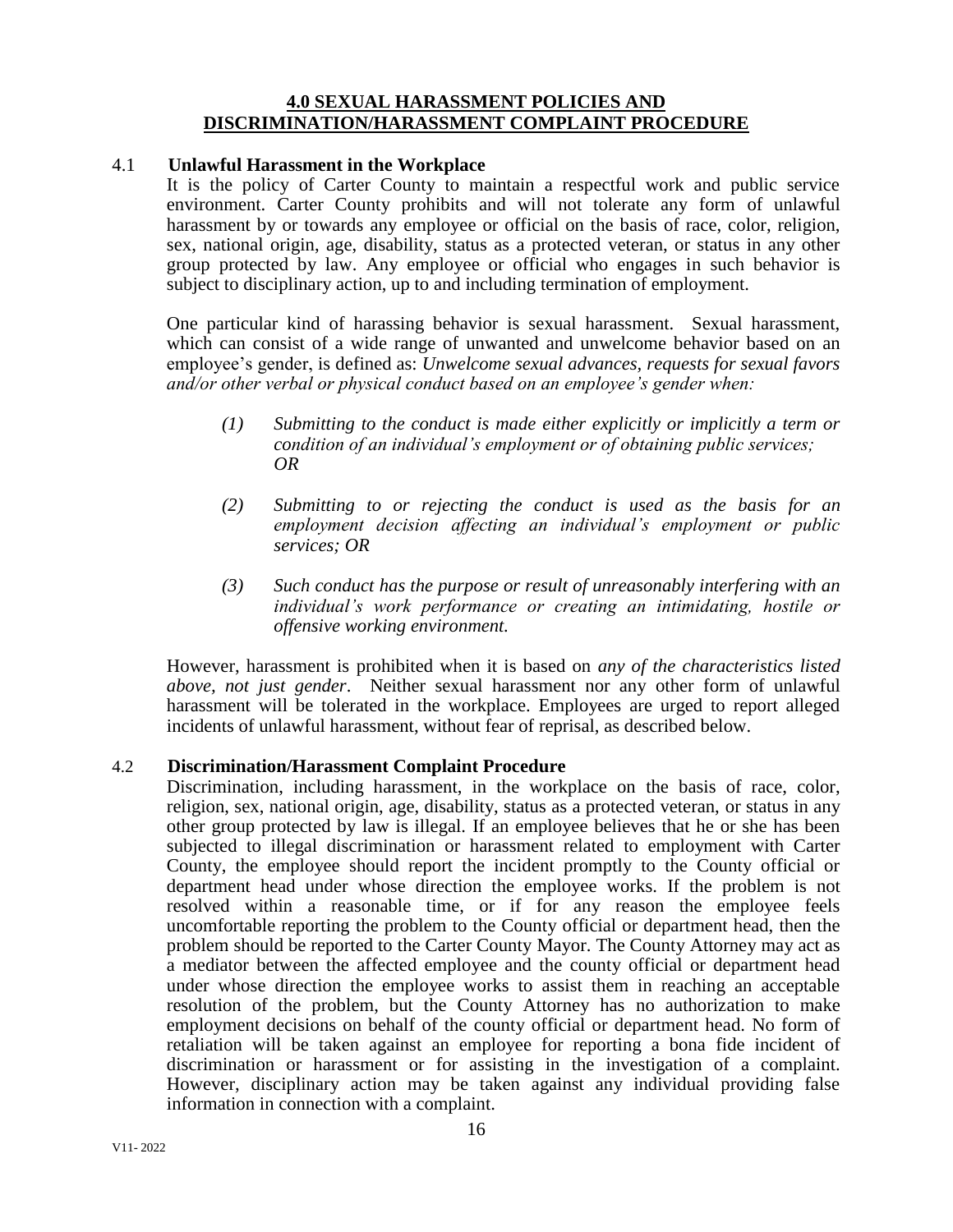# **5.0 WAGE AND HOUR POLICIES**

### 5.1 **Workweek**

The workweek for employees of Carter County begins at 12:01 a.m. on Sunday and ends at 12:00 midnight on Saturday of each week. Employees who are paid on an hourly basis will receive compensation at their regular rate of pay for all hours worked up to and including 40 in the workweek. The salary paid to salaried employees is compensation for all hours worked by such employees up to and including 40 in the workweek. The actual work schedule for each employee will be arranged by that employee's supervisor.

Sheriff Department deputies shall have a twenty-eight (28) day work period In accordance with the 7 (k) exemption provided under FLSA. The work period begins at 12:01 a.m. on Saturday and ends at 12:00 midnight 28 days following. The Sheriff's Department employees shall have a forty (40) hour work week except for deputies (Their work is period is defined in the previous sentence).**(***NOTE: ONLY IF SHERIFF'S DEPARTMENT IS A PART OF COUNTY WIDE POLICIES)*

### 5.2 **Overtime**

"Overtime" is defined as time actually worked in excess of 40 hours in a workweek by a non-exempt employee. Non-exempt employees, as defined herein, who work over 40 hours in a workweek are entitled to compensation for such hours, either in cash at the rate of one and one-half times their regular rate of pay, or (with a prior agreement or understanding between the employer and employee) compensatory time off at the rate of one and one-half hour for each hour of overtime worked. Employees shall not work overtime without first receiving the approval of their supervisor. Any employee who works overtime without obtaining advance approval of the supervisor as required may be subject to disciplinary action, up to and including termination of employment. For the Sheriff's deputies, the overtime is defined as work in excess of 171 hours in the 28 day work period.

### 5.3 **Compensatory Time**

Compensatory time may be given to those employees who work overtime as provided in the section on "Overtime" and with whom the County has a prior agreement or understanding that the employee will accept compensatory time in lieu of cash payment for overtime. Employees are encouraged to use their accrued compensatory time, and the County will make every effort to grant reasonable requests for the use of compensatory time when sufficient advance notice is given and the workplace is not unduly disrupted. The maximum number of compensatory time hours that an employee may accrue is one hundred (100). Any employee who has reached this maximum shall not work any additional overtime until the employee's accrued compensatory time has fallen below the maximum allowed, unless the employee receives advance written authorization and receives payment in cash for any such additional overtime. The County reserves the right at any time to pay an employee in cash for any or all accrued compensatory time. In addition, the County reserves the right at any time to require employees to use any or all accrued compensatory time.

### 5.4 **Time Records**

Employees are required to record their hours on the forms provided for this purpose. Both exempt and nonexempt employees are required to fill in this form daily and, at the end of the work period, sign and forward them to your supervisor for review and processing.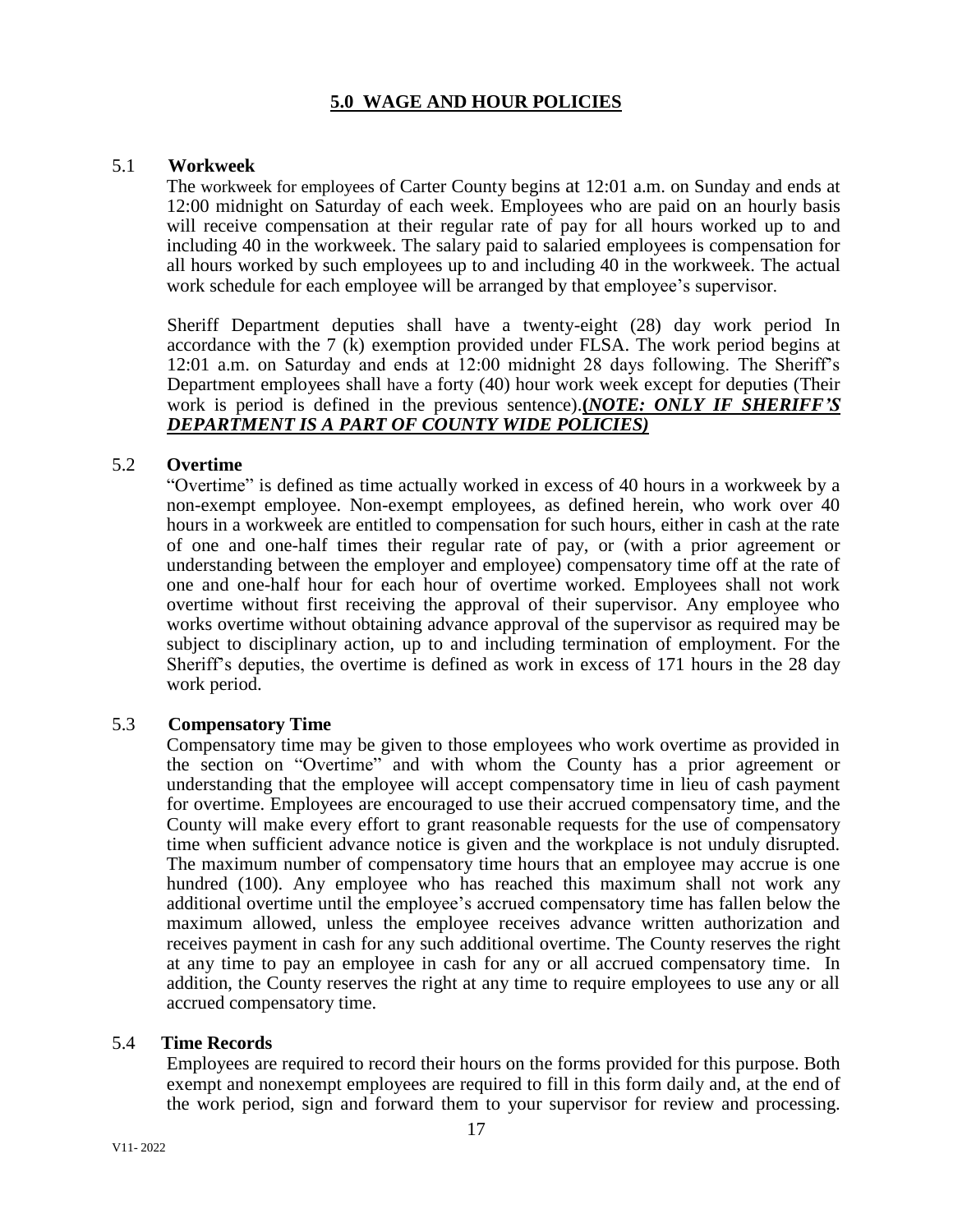Please ensure that your actual hours worked and leave time taken are recorded accurately. Falsifying these records is a crime under T.C.A. § 39-16-504.

Time records shall be maintained at the Carter County Finance Office.

# 5.5 **Payroll and Salary Deductions**

The law requires that the County make certain deductions from every employee's compensation, including, but not limited to, applicable federal, state, and local income taxes. Social Security taxes also must be deducted from each employee's earnings. The County matches the amount of Social Security taxes paid by each employee.

The County may offer programs and benefits beyond those required by law. Eligible employees may voluntarily authorize deductions from their paychecks to cover the costs of participation in these programs. Contact your supervisor with questions concerning deductions and how they are calculated.

The County prohibits deductions from the salary of a salaried exempt employee based on the quality or quantity of work performed or any other reason that is inconsistent with pay on a salary basis under federal wage and hour regulations. Subject to certain exceptions, a salaried-exempt employee must receive his or her full salary for any week in which he or she performs any work without regard to the number of days or hours worked. Exceptions to this general rule include the following:

1. The County need not pay the salary of a salaried-exempt employee for any workweek in which the employee performs no work.

2. The County may make deductions from salary for an exempt employee's absence for one or more full days for personal reasons, other than sickness or disability.

3. The County may make deductions from salary for absences of one or more full days occasioned by sickness or disability so long as the County maintains a bona fide leave plan that provides compensation for loss of pay occasioned by such sickness or disability. (Deductions for such full day absences may be made, for instance, before the employee has qualified under the plan or after the employee has exhausted his or her leave under the plan.)

4. The County will not make deductions from salary for absences of an exempt employee occasioned by jury duty, attendance as a witness, or temporary military leave. The County can offset any amounts received by an employee as jury fees, witness fees, or military pay for a particular week against the salary due for that particular week.

5. The County may make deductions from the salary of exempt employees for penalties imposed in good faith for infractions of safety rules of major significance.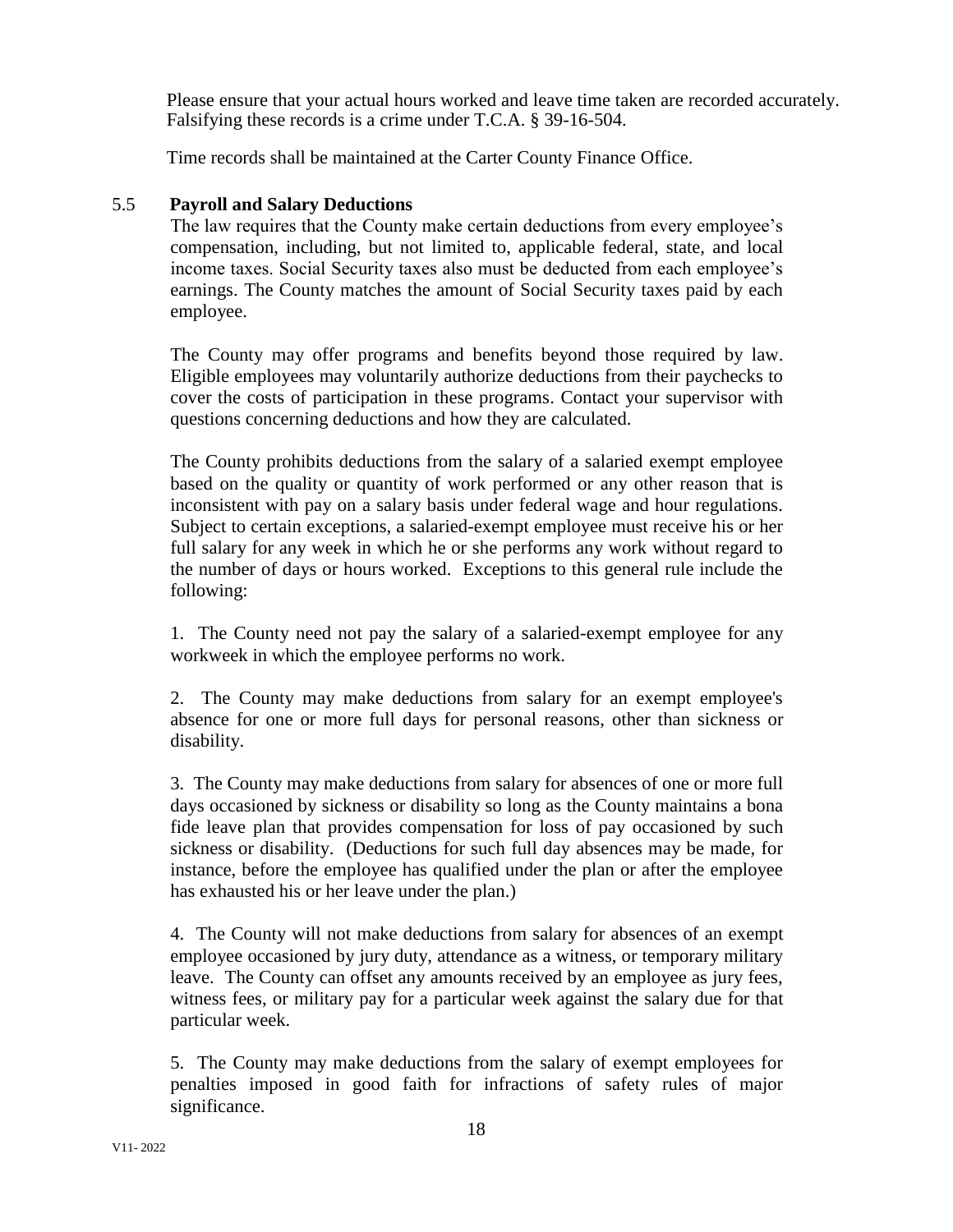6. The County may make deductions from the salary of exempt employees for unpaid disciplinary suspensions of one or more full days imposed in good faith for infractions of workplace conduct rules.

7. The County is not required to pay the full salary of a salaried-exempt employee in the initial or terminal week of his or her employment if the employee works a partial week during such week.

8. The County is not required to pay the full salary of a salaried-exempt employee for weeks in which an exempt employee takes unpaid leave under the Family Medical Leave Act.

# 5.6 **Legal Work Status**

The Immigration Reform and Control Act of 1986 requires that all employees hired by the County provide documentation providing that they have a legal right to work in the United States. In compliance with this Act, all job offers extended to successful applicants are made contingent upon the receipt of the required documentation and completion of INS Form I-9. Only those successful applicants who complete Form I-9 will be permitted to begin work. New employees must provide the required documentation within three (3) business days of the date of hire.

# 5.7 **Direct Deposit Policy**

As of September 1, 2017, new and current full-time and part-time employees, temporary employees and elected officials will be required to participate in mandatory direct deposit. The County will no longer issue paychecks. In certain cases, the initial pay for a new employee may be provided by paycheck to allow for sufficient time to process direct deposit information with the participating banking institution. An employee who fails to timely complete and submit the direct deposit form shall not receive wages and/or compensation. The employee's wages will be placed in a holding account until such time as the process is completed to establish direct deposit. Once direct deposit information is received payment will be processed with the next regular payroll. The employee may have funds deposited into an account at any financial institution that is able to receive electronic payments.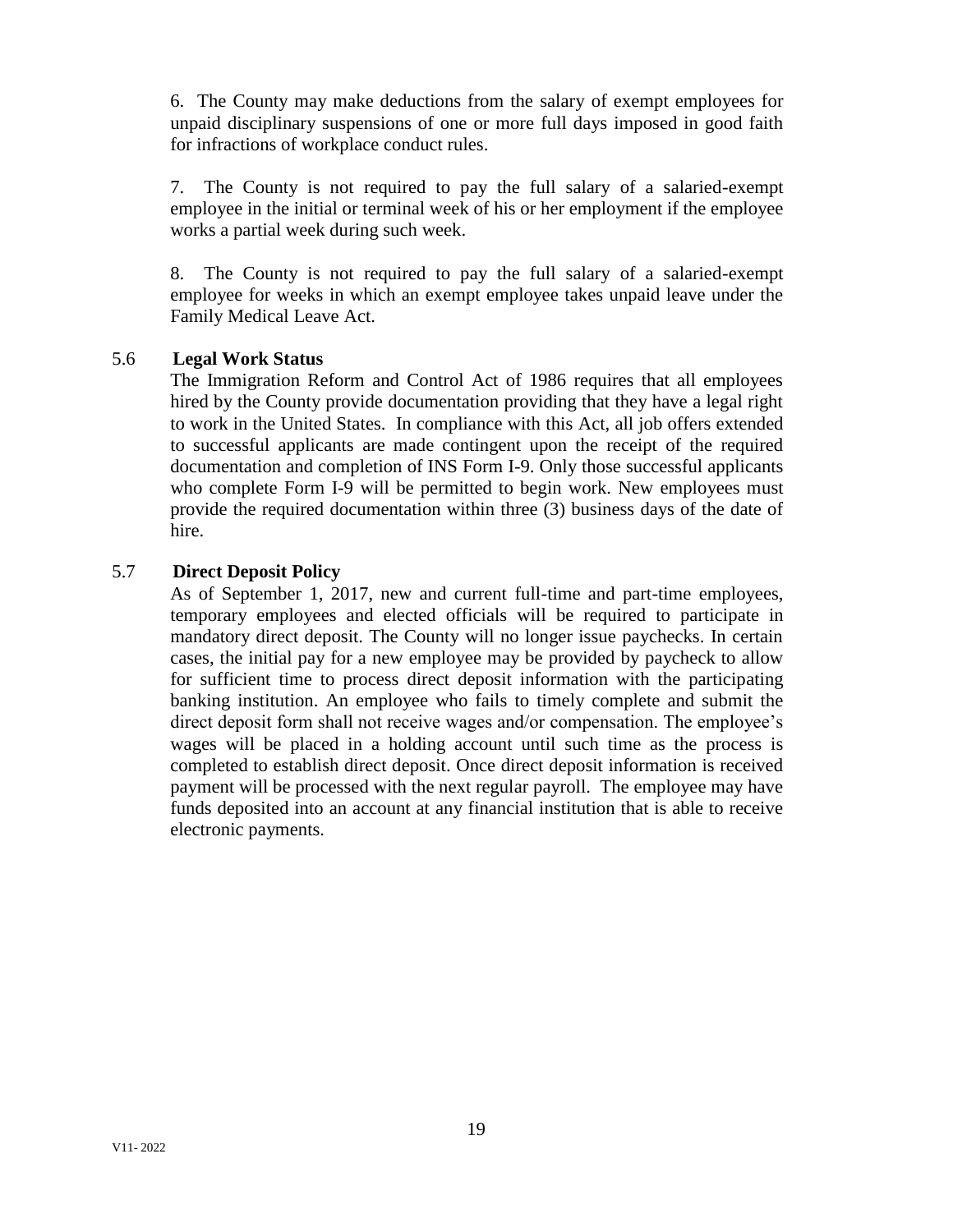# **6.0****MEDICAL INSURANCE**

Carter County has a comprehensive group health insurance plan in which all Regular Full-Time employees are eligible to participate subject to the terms and conditions of the group health insurance plan document. The Premium for a County employee's individual coverage is typically paid by the County for all Regular Full-Time employees, subject to approval of funds for the same in the County's operating budget.

A retiring employee fifty-five (55) years of age or older with at least twenty (20) years of continuous service, or a retiring employee fifty-two (52) years of age or older with at least twenty-five (25) years of continuous service, is eligible to remain on County health insurance until the age of sixty-five (65) years at the expense of the County, provided that he or she is not covered under another individual health insurance plan. As long as the continuing insurance coverage for the retiring employee is in effect the spouse and/or eligible dependent(s) of the retiring employee may be covered on the County health insurance plan as well, but said coverage shall be at the expense of the retiring employee.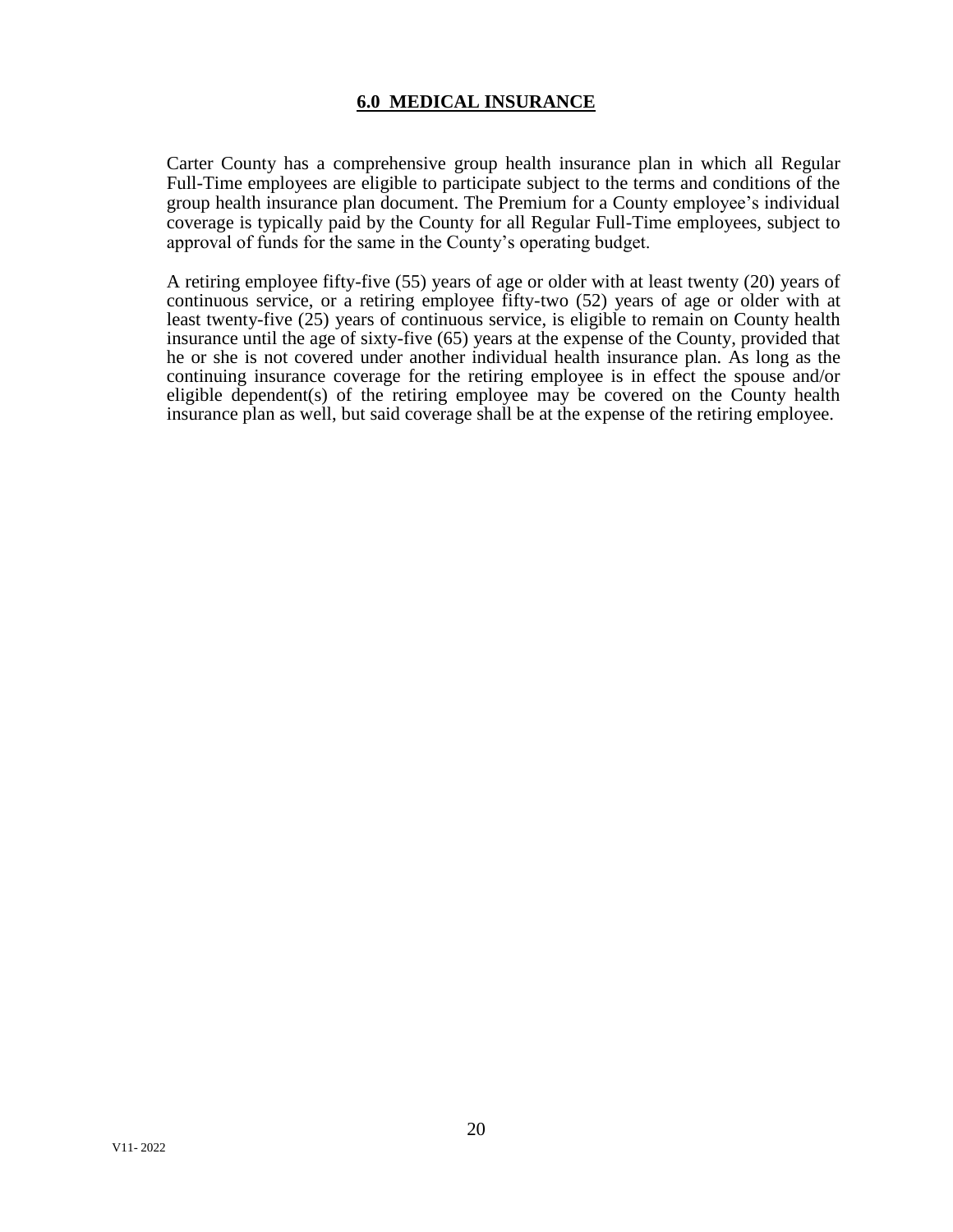# **7.0 EMPLOYEE WORK RULES**

### 7.1 **Employee Conduct & Work Rules**

To ensure orderly operations and provide the best possible work environment, the County expects employees to follow rules of conduct that will protect the interests and safety of all employees and the County.

It is not possible to list all the forms of behavior that are considered unacceptable in the workplace. The following are examples, but *do not* constitute an exhaustive list, of infractions of rules of conduct that may result in disciplinary action, up to and including termination of employment:

- \* Theft or inappropriate removal or possession of property
- \* Falsification of timekeeping records
- \* Working under the influence of alcohol or illegal drugs
- \* Possession, distribution, sale, transfer, or use of alcohol or illegal drugs in the workplace while on duty, or while operating County owned vehicles or equipment
- \* Fighting or threatening violence in the workplace
- \* Boisterous or disruptive activity in the workplace
- \* Negligence or improper conduct leading to damage of County owned or third party owned property
- \* Insubordination or other disrespectful conduct
- \* Violation of safety or health rules
- \* Smoking in prohibited areas
- \* Sexual or other unlawful or unwelcome harassment
- \* Possession of dangerous or unauthorized materials, such as explosives or firearms, in the workplace
- \* Excessive absenteeism or any absence without notice
- \* Unauthorized absence from work station during the workday
- \* Unauthorized use of telephones, mail system, or other County owned equipment
- \* Unauthorized disclosure of confidential information
- \* Violation of personnel policies
- \* Unsatisfactory performance or conduct

Employment with Carter County is at the mutual consent of the County and the employee, and either party may terminate that relationship at any time, with or without cause, and with or without advance notice.

# 7.2 **Attendance & Punctuality**

To maintain a safe and productive work environment, the County expects employees to be reliable and to be punctual in reporting for scheduled work. Absenteeism and tardiness place a burden on other employees and on the County. In the rare instances when employees cannot avoid being late to work or are unable to work as scheduled, they should notify their supervisor as soon as possible in advance of the anticipated tardiness or absence.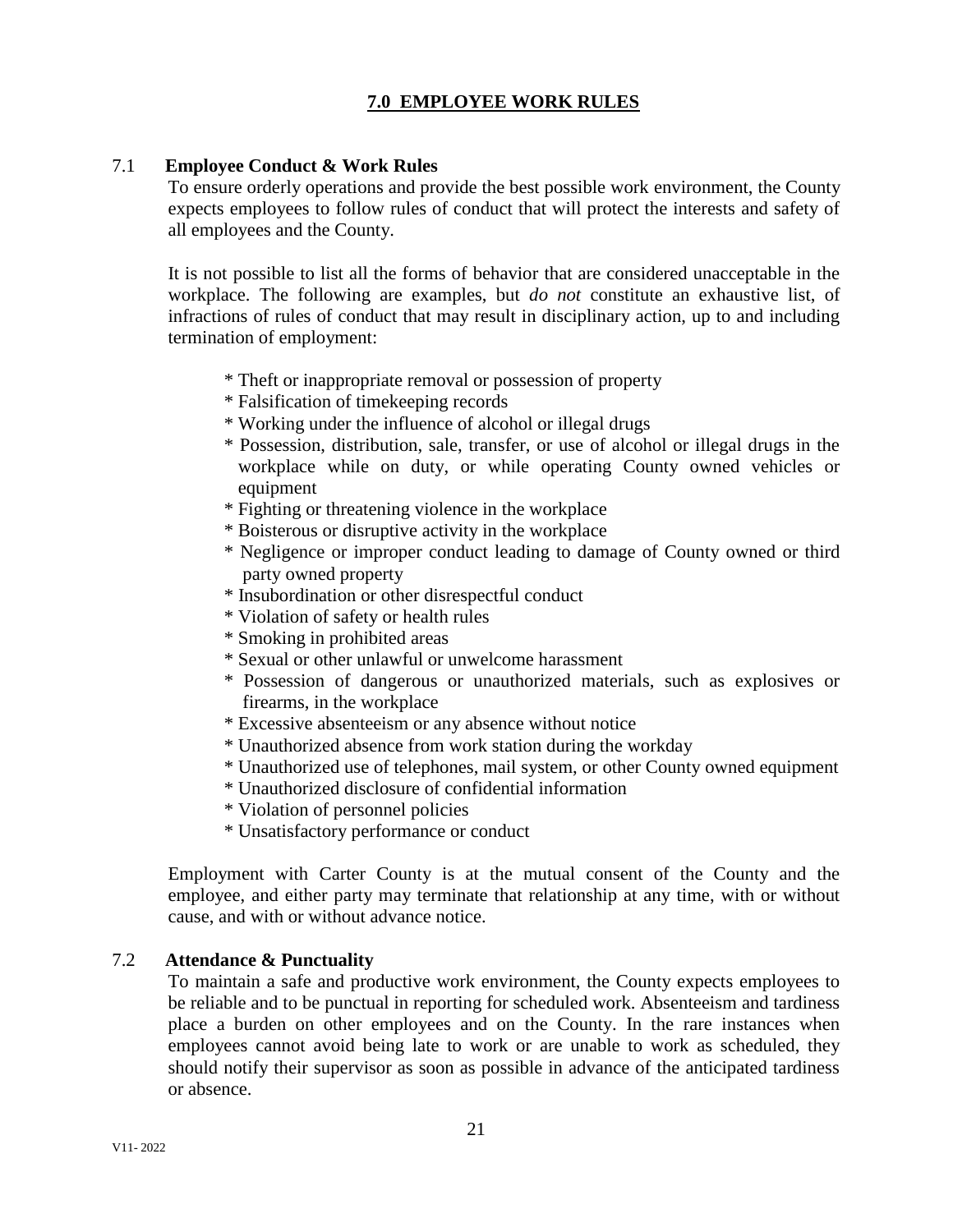Poor attendance and excessive tardiness are disruptive. Either may lead to disciplinary action, up to and including termination of employment.

### 7.3 **Smoking**

Pursuant to the Non-Smoker Protection Act, Tennessee Code Annotated §§ 39-17-1801 et seq., smoking is prohibited in enclosed areas of the employer's property, including but not limited to, cafeterias, employee lounges, hallways, meeting rooms, offices, restrooms, and employer vehicles (unless occupied solely by the operator). Smoking may take place only in designated unenclosed areas. Any violation of this provision may result in disciplinary action, up to and including termination.

#### 7.4 **County Property & Equipment**

The County has invested a tremendous amount of resources to provide you with the efficient technology for you to perform your job. Your cooperation in the care and use of this equipment is necessary to maintain it in operating condition.

Care should be exercised at all times. Gross employee negligence causing damage to County property or equipment may result in an employee being held financially liable for the damage.

Upon the separation of your employment, for any reason, you must return in good working condition any and all equipment issued to you.

NO SOFTWARE WILL BE INSTALLED WITHOUT THE APPROVAL OF AN EMPLOYEE'S SUPERVISOR.

# **TENNESSEE CODE ANNOTATED** *§* **39-16-504**

#### Destruction of and Tempering with Governmental Records

(a) It is unlawful for any person to:

 (1) Knowingly make a false entry in, or false alteration of, a governmental record;

 (2) Make, present, or use any record, document or thing with knowledge of its falsity and with intent that it will be taken as a genuine governmental record; or

 (3) Intentionally and unlawfully destroy, conceal, remove or otherwise impair the verity, legibility or availability of a governmental record.

(b) A violation of this section is a Class E felony.

 $(c)$ 

 (1) Upon notification from any public official having custody of government records, including those created by municipal, county or state government agencies, that records have been unlawfully removed from a government records office, appropriate legal action may be taken by the city attorney, county attorney or attorney general, as the case may be, to obtain a warrant for possession of any public records which have been unlawfully transferred or removed in violation of this section.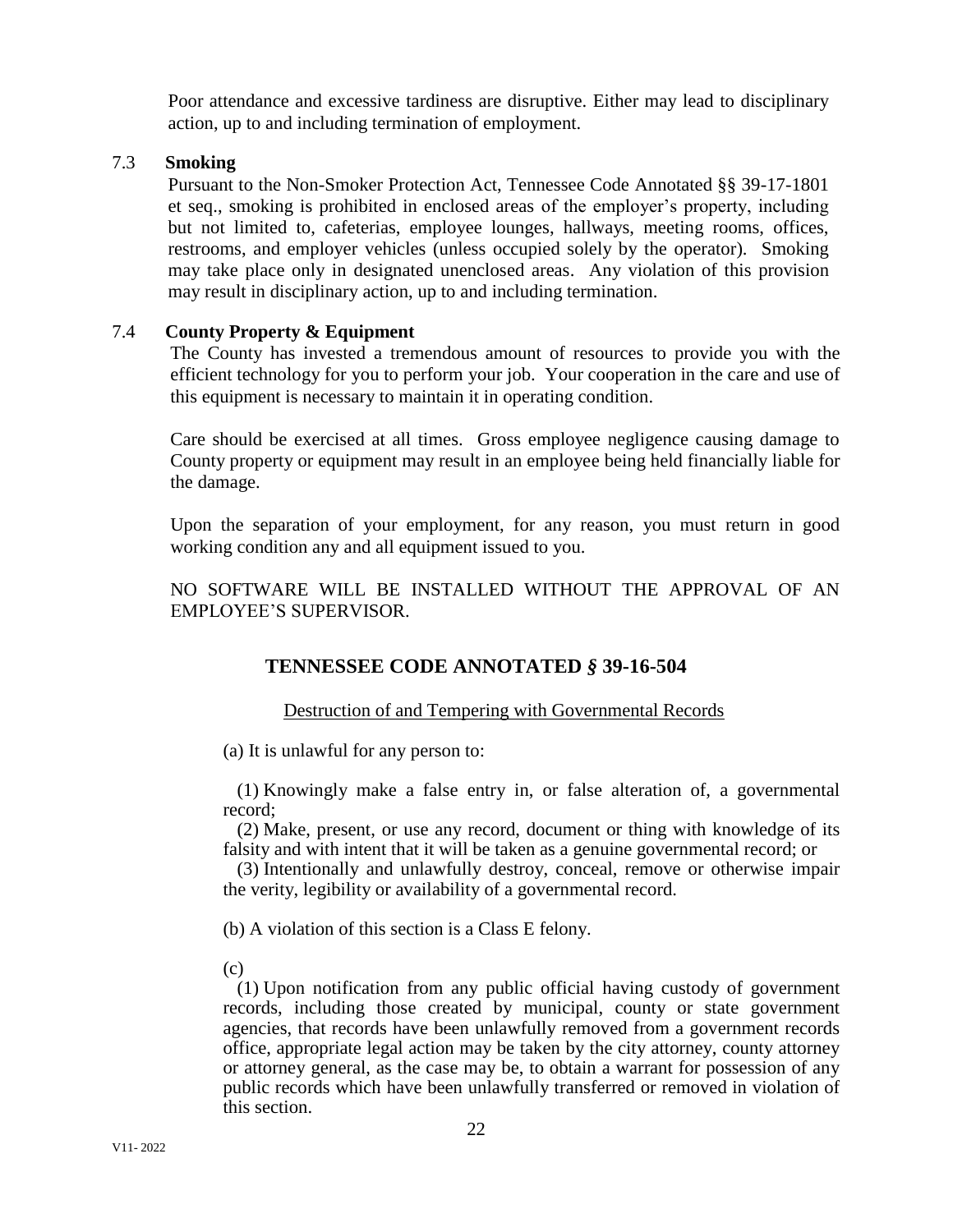(2) The records shall be returned to the office of origin immediately after safeguards are established to prevent further recurrence of unlawful transfer or removal.

# 7.5 **Computer Services, Internet Access, Social Media and Electronic Mail**

Carter County employees access the Internet from County-owned computers. This access is intended for business-related purposes (such as communicating with customers, suppliers, colleagues, to research relevant topics and to obtain useful business information.) When determining whether an employee's use of the Internet is appropriate, one may ask: "If I were doing this same activity in some other way (e.g. telephone, library, in person, by hand), would this activity be considered inappropriate?" Additionally an employee's use of the Internet should not cause incremental expense to the County, nor should County time be wasted. County time should be spent conducting County business. Employees should not play games, send mass mailings or run private businesses.

The public may access the Internet from County-owned computers at a number of locations. All existing laws and County policies apply to conduct when accessing the Internet on County owned computers, especially those that deal with intellectual property protection, privacy, misuse of County resources, sexual harassment, data security, and confidentiality.

# **Detailed Internet Policy Provisions:**

- World Wide Web access from County-owned computer is filtered by a third-party service in the following categories: Adult content, nudity, sex, gambling, illegal/questionable, proxy avoidance systems, racism/hate, tasteless, and violence. If an employee wants to report a particular web page that they feel should fall into one of these categories, they should contact their immediate supervisor.
- County-owned computers may not be used to download or distribute software or data without prior written permission. Any software or files downloaded via the Internet may be used only in ways that are consistent with their licenses or copyrights.
- County-owned computers may not be used to deliberately propagate any virus, worm, Trojan horse, trap-door, or back-door program code or knowingly disable or overload any computer system, network, or to circumvent any system intended to protect the privacy or security of another user.
- County-owned computers may not be used to knowingly violate the laws and regulation of the United States or any other nation, or the laws and regulations of any country, county, province, or local jurisdiction in any material way.
- County employees shall not install, remove, or otherwise modify any hardware or software for the purpose of bypassing, avoiding, or defeating any filtering, monitoring, or other security measures the County may have in place.
- County employees shall identify themselves honestly, accurately, and completely when corresponding or participating in interactive activities, and shall not send unsolicited mass electronic mail.
- County employees should not automatically assume that any County data or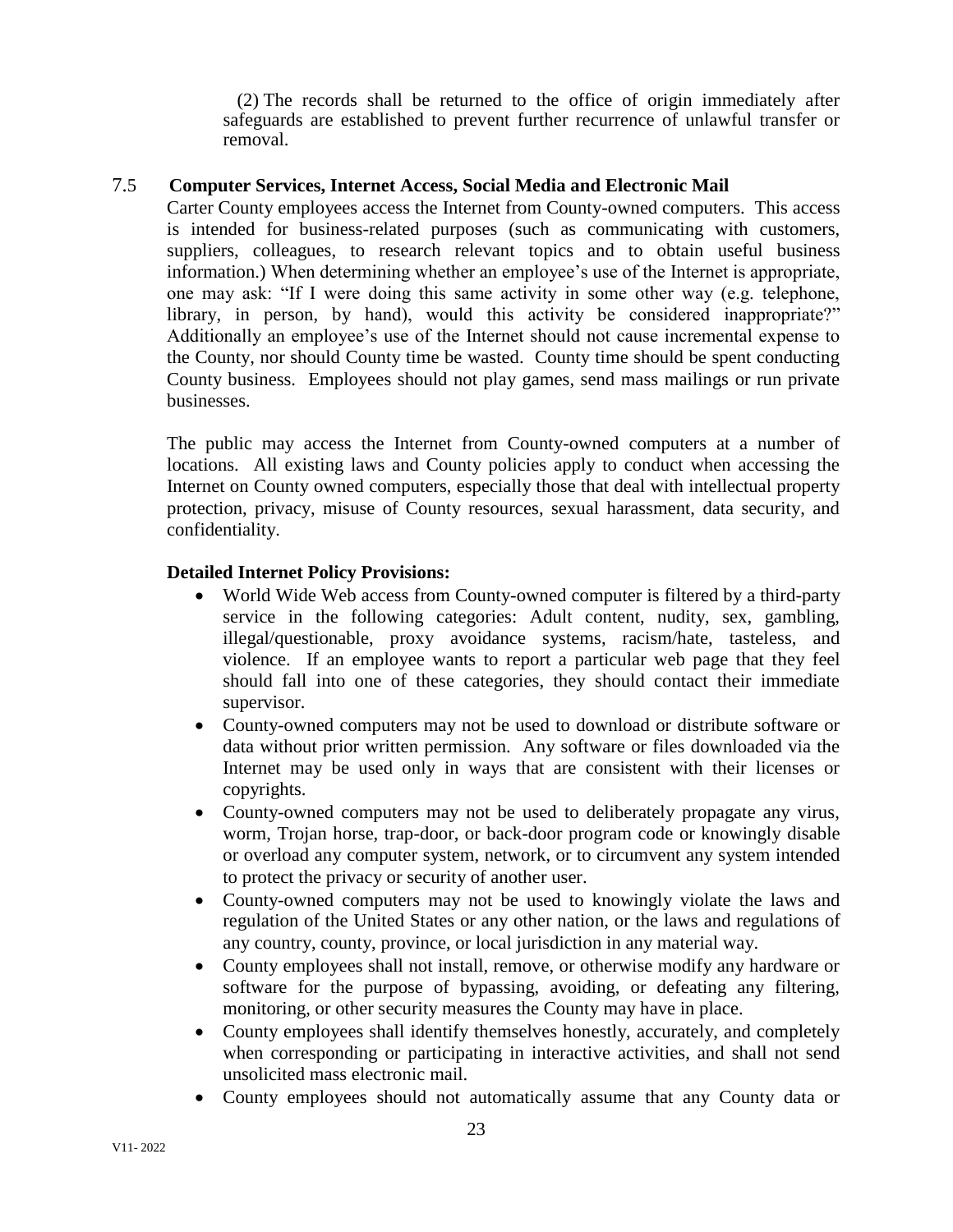databases are subject to the Freedom of Information Act. There are numerous exclusions to this law and such data or databases may not be uploaded or otherwise transferred to non-County entities without appropriate approvals.

- County employees should not have any expectation of privacy as to his or her Internet usage. The County may monitor Internet usage patterns and the County may inspect any and all files stored on County resources to the extent necessary to ensure compliance.
- For County employees, infractions of these policies constitute misuse of County assets and is considered a violation of the Carter County Policies and may result in disciplinary actions ranging from a verbal reprimand up to dismissal.

### **Website/Social Media Policy:**

This policy applies to internet websites and all types of social media platforms and communication tools that exist now or may exist in the future (collectively referred to as "Social Media"):

Any employee who uses social media must understand that any views they express are their views exclusively. No employee has the authority to represent Carter County in an official or unofficial capacity on any website, social media site or post unless specifically authorized to do so by the County Mayor on behalf of Carter County, by the elected officeholder on behalf of his or her particular office, or by the supervisor/supervisory committee of the appropriate department or division of the Carter County government.

### **Rules regarding Official County Websites and/or Social Media Pages**

Any official Carter County website(s) and/or social media pages shall be sanctioned, maintained and controlled by the Carter County Mayor. All officeholders or employees seeking to post official messages or general information on behalf of Carter County via the same shall submit the information to the Mayor's office for dissemination. However, any elected/appointed officeholder may create official websites or social media pages to disseminate information to the public relevant to his or her office. Non-elected officials/department heads must obtain permission from and adhere to the direction of their supervisor or supervising committee in creating or maintaining websites or social media pages relevant to their office or department.

The use of County devices by County employees to access social media is prohibited without authorization from the employee's applicable officeholder/supervisor. County employees' use of personal devices to manage the County's websites or social media activities in the course of official duties is prohibited without express permission from the applicable officeholder, supervisor or supervising committee in charge of managing the website or social media page.

The following guidelines shall apply to all websites and/or social media pages purporting to officially represent Carter County or any department or division thereof: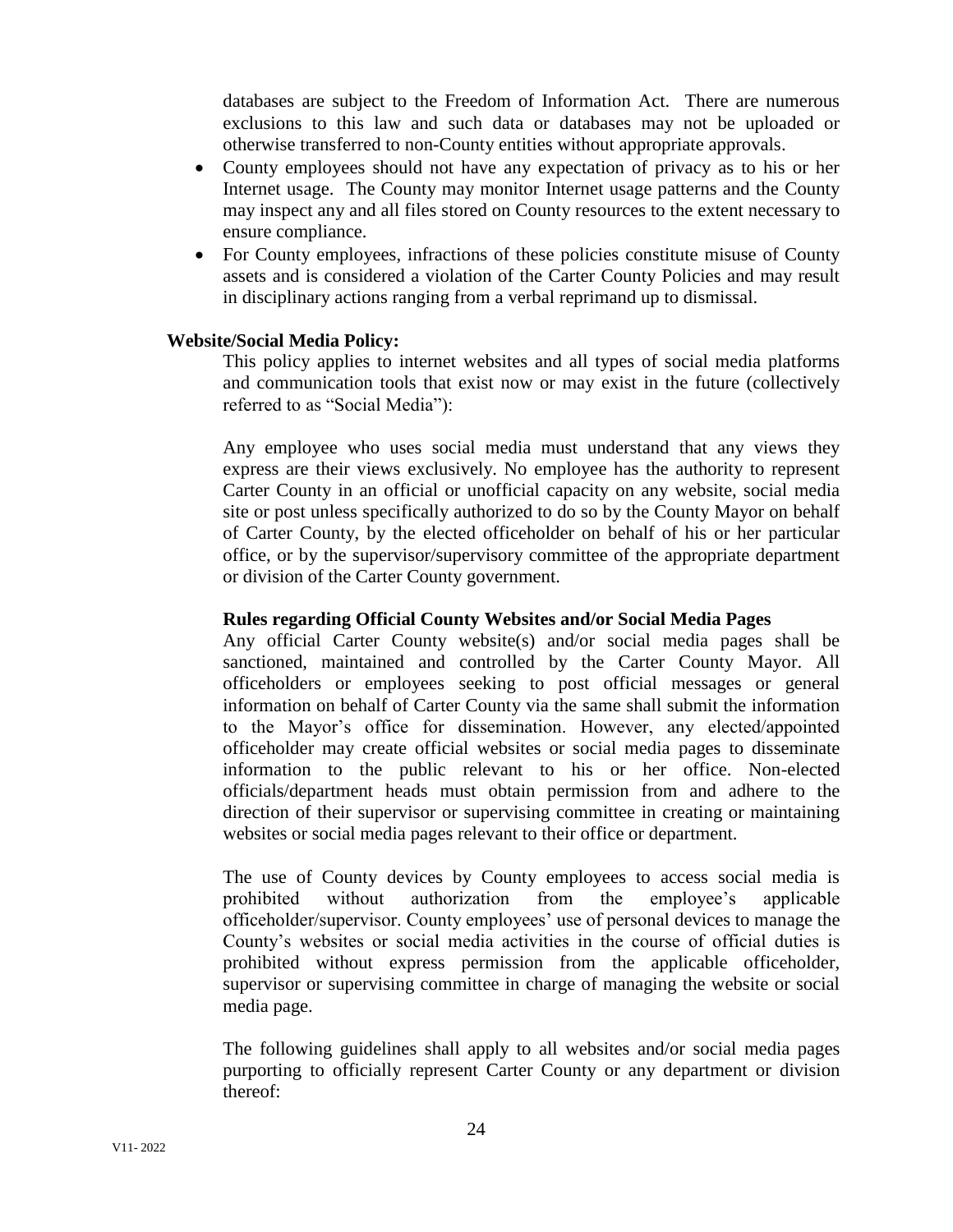1. All County websites, social media sites or pages shall be approved by the County Mayor on behalf of Carter County, by the elected officeholder on behalf of his or her particular office, or by the supervisor/supervisory committee of the appropriate department or division of Carter County government the site or page represents.

2. Official websites or social media pages shall clearly indicate they are maintained by the County and shall have contact information prominently displayed.

3. Where possible, the page(s) should link to the County's official website.

4. Social media content shall adhere to applicable laws, regulations, and policies, including all information technology and records management policies. The content is subject to public records laws and relevant records retention schedules apply. Therefore the content must be managed, stored, and retrieved to comply with open records laws and County policies.

5. The main purpose of any approved websites/social media pages shall be to disseminate relevant information to the public, not to create a forum for comments. Where possible, the posting of comments on websites or social media pages by the public shall be disabled. If comments are permitted, the official, department head or supervisory authority responsible for the page(s) shall ensure compliance with the following guidelines:

> A. Pages shall contain a statement that the opinions expressed by visitors to the page do not reflect the opinions of Carter County or its officials or employees.

> B. Pages shall clearly indicate that posted comments will be monitored and that the County reserves the right to remove obscenities, off- topic comments, and personal attacks, and said removals should be promptly completed.

> C. Pages shall clearly indicate that any content posted or submitted for posting is subject to public disclosure.

6. Carter County employees who have been authorized to represent the County via websites or social media outlets shall:

> A. Identify and/or conduct themselves at all times as representatives of the County and accordingly adhere to all County Employee standards of conduct and observe reasonable societal norms and proper decorum.

> B. Not disseminate confidential information of any type associated with their office, job duties or any county employees or officials.

> C. Not conduct political activities or make statements or posts based upon politically driven motives.

D. Not conduct private business.

E. Observe and abide by all copyright, trademark, and service mark restrictions in posting materials to County's official website(s) or social media pages.

# 7.6 **Cell Phone Usage in the Workplace**

The County recognizes that many employees have cell phones that they bring to work. The use of such cell phones, however, must not interfere with an employee's duties or performance. An employee whose cell phone use does become disruptive or interferes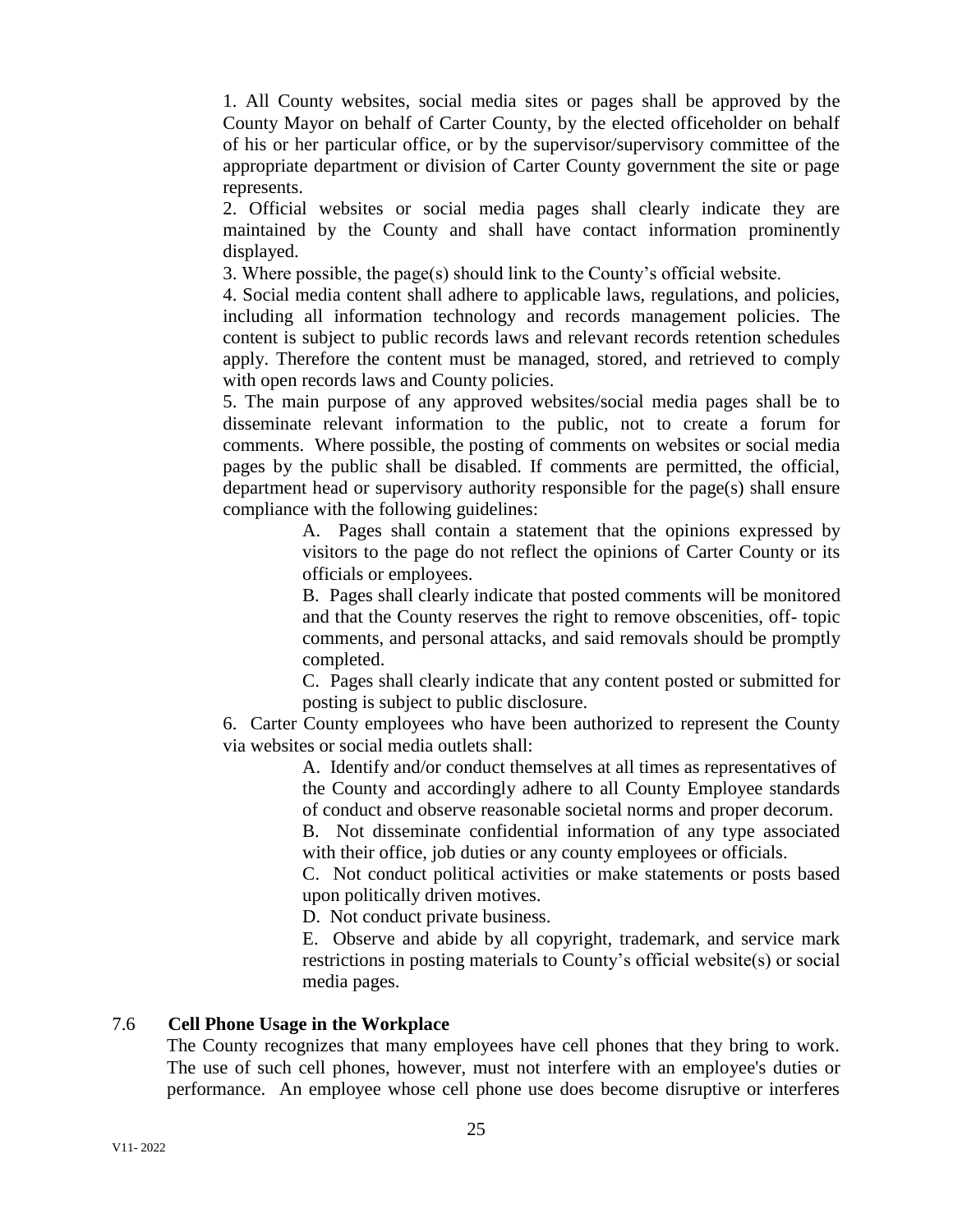with the employee's or co-worker's ability to do the job will not be allowed to bring a cell phone into the workplace. Some employees may have cell phones that also contain cameras. Employees who use camera phones to violate any County policy, including but not limited to the policy against harassment or confidentiality, will be subject to disciplinary action, up to and including discharge. This policy also applies to the use of cell phone text messaging by employees.

### 7.7 **Personal Appearance**

Dress, grooming, and personal cleanliness standards contribute to the morale of all employees and affect the public image County employees present to the community.

During business hours, employees are expected to present a clean and neat appearance and to dress according to the requirements of their positions. Employees who appear for work inappropriately dressed will be sent home and directed to return to work in proper attire. Under such circumstances, employees will not be compensated for the time away from work.

Consult your supervisor or department head if you have questions as to what constitutes appropriate attire.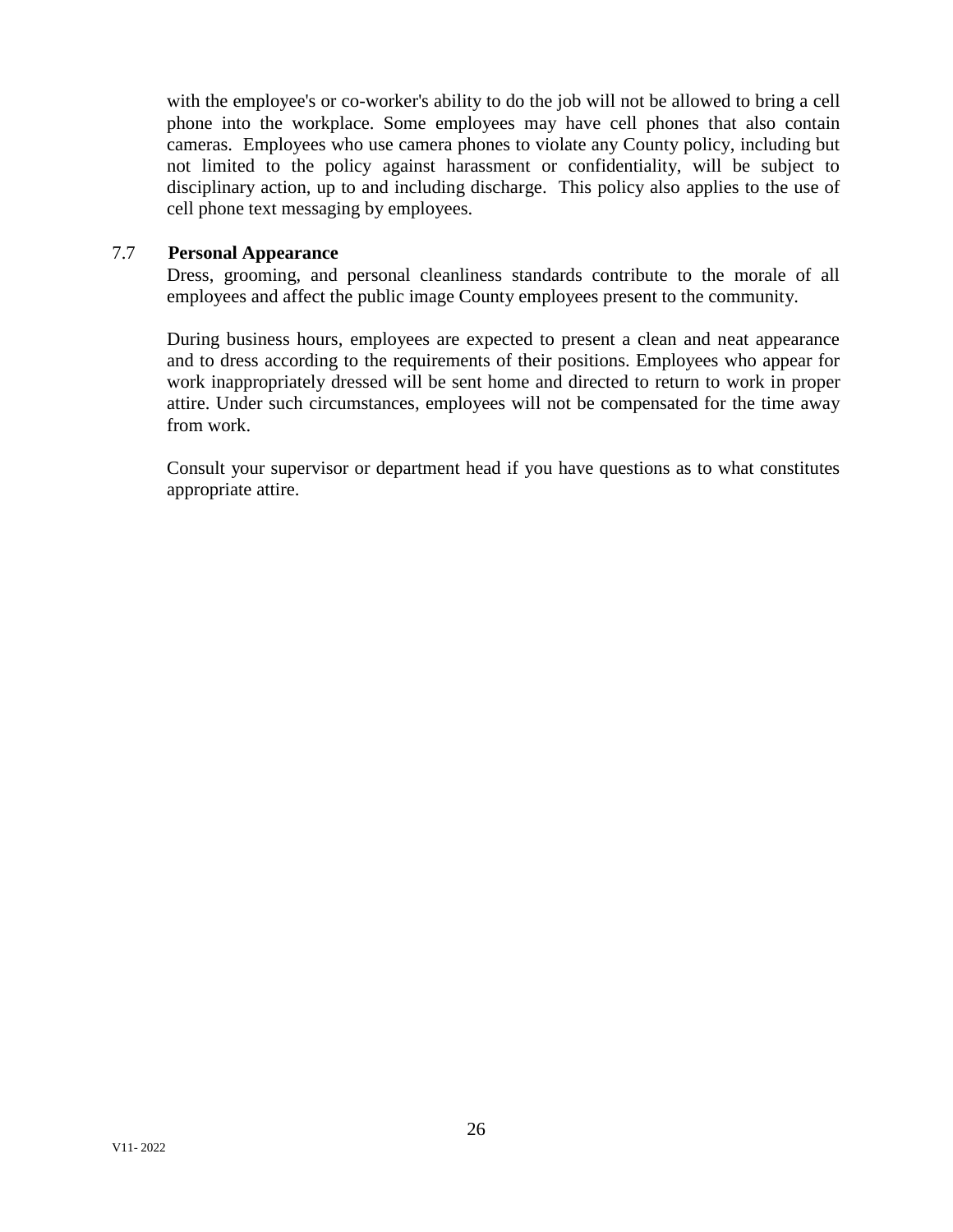# **EMPLOYEE ACKNOWLEDGMENT**

By signing this form, I acknowledge that I have received a copy of the personnel policies currently in effect for my office as of this date, and I understand that it is my responsibility to read and comply with the policies. These policies cannot and are not intended to answer every question about my employment with Carter County. I understand that I should consult my direct supervisor and/or the Carter County Finance Director regarding any part of the policies that I do not understand or any questions I may have about my employment with Carter County which are not answered in the policies. The current policies will always be on file in the office of the Carter County Clerk, and I may examine them there at any time during normal business hours.

The policies are necessarily subject to change, and I acknowledge that revisions may occur from time to time. I understand that all changes to the policies will be filed in the office of the Carter County Clerk. Although my employer will usually provide me with notice of changes, I understand that changes will apply to me regardless of whether I receive actual notice, I understand that revised information may supersede, modify or eliminate any or all of the policies at any time. All information contained in the policies is subject to applicable state and federal laws, rules and regulations, and I understand that to the extent that any such laws may conflict with any provision of the policies, such laws, rules and regulations will control.

I have entered into my employment relationship with Carter County voluntarily, and I acknowledge that there is no specific length of employment and that my employment may be terminated by me or by my employer at will, without cause or prior notice, at any time.

I acknowledge that none of the County's policies may be construed to create a contract of employment or any other legal obligation express or implied, and that any policy may be amended, revised, supplemented, rescinded or otherwise altered, in whole or in part, at any time, in the sole and absolute discretion of Carter County.

 $\overline{\phantom{a}}$  , and the contract of the contract of the contract of the contract of the contract of the contract of the contract of the contract of the contract of the contract of the contract of the contract of the contrac

\_\_\_\_\_\_\_\_\_\_\_\_\_\_\_\_\_\_\_\_\_\_\_\_\_\_\_\_\_\_\_\_\_ Employee Name (type or print)

Employee Signature Date